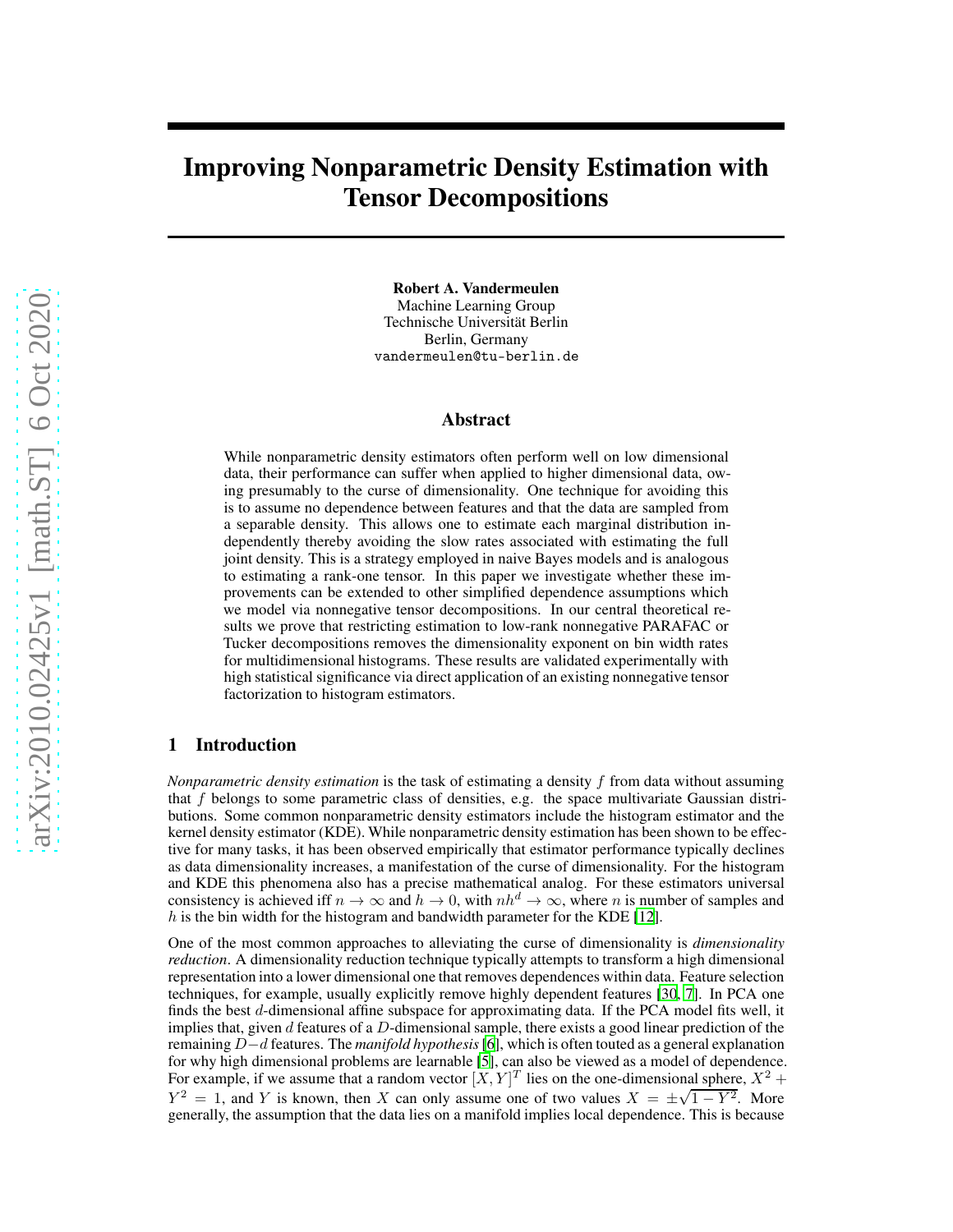any sufficiently small region of the support manifold can be well approximated by an affine subspace, and thus there exists a linear dependence between the features like in PCA. Interestingly, assuming that features are *not* dependent yields another approach to overcoming the curse of dimensionality.

In a naive Bayes model one assumes no dependence between features, i.e. our target density is separable,

<span id="page-1-1"></span>
$$
f(x_1,...,x_d) = f_1(x_1) f_2(x_2) \cdots f_d(x_d).
$$
 (1)

In order to estimate  $f$  one can now simply estimate the marginal distributions and multiply them. Because the dimensionality of each marginal is one, one can use a histogram or KDE and achieve  $nh \rightarrow \infty$  rates on bin width/bandwidth while preserving consistent estimation, thereby circumventing the curse of dimensionality. The separability assumption is rarely satisfied in practice so naive Bayes models are typically not used for density estimation directly, but may be used for some other task such as classification via a likelihood ratio test.

In this paper we consider relaxations of the naive Bayes model based on the assumption that a density is a mixture of separable densities. Our models are inspired by nonnegative tensor factorizations so we term them generally *nonparametric nonnegative tensor factorization* (NNTF) *models*. The first model is related to nonnegative PARAFAC [\[28](#page-11-1)] and is commonly known as a *multi-view model* in statistics or machine learning literature:

$$
f(x_1,...,x_d) = \sum_{i=1}^{k} w_i f_{i,1}(x_1) f_{i,2}(x_2) \cdots f_{i,d}(x_d).
$$
 (2)

This is equivalent to the assumption that the features are independent conditioned on an unobserved discrete random variable taking on  $k$  values. Our second model is based on the nonnegative Tucker decomposition [\[17\]](#page-11-2). In this model it is assumed that there are d collections of k one-dimensional densities,  $\mathcal{F}_1, \ldots, \mathcal{F}_d$  with  $\mathcal{F}_i = \{f_{i,1}, \ldots, f_{i,k}\}\$ , and some probability measure which which randomly selects one density from each collection. This measure a can be represented by a tensor  $W \in \mathbb{R}^{k^{\times d}}$ where the probability of selecting  $f_{1,i_1}, \ldots, f_{d,i_d}$  is  $W_{i_1,\ldots,i_d}$ . To sample from this model we first randomly select the marginal distributions  $f_{1,i_1}, \ldots, f_{d,i_d}$  according to W and then independently sample each feature according the randomly selected marginal distribution  $X_j \sim f_{j,i_j}$ . The density of this model is

<span id="page-1-2"></span>
$$
f(x_1, \ldots, x_d) = \sum_{i_1=1}^k \cdots \sum_{i_d=1}^k W_{i_1, \ldots, i_d} f_{1, i_1}(x_1) \cdots f_{d, i_d}(x_d).
$$
 (3)

We are unaware of previous literature investigating this model so we will simply term it the *Tucker model*.

In Section [2](#page-2-0) we prove that there exists a trade-off between the rate on bin width  $h$  and number of components k: to control estimation error<sup>[1](#page-1-0)</sup> we require  $k/h$  to be asymptotically dominated by n for the multi-view histogram and  $k/h + k^d$  to be asymptotically dominated by n for the Tucker histogram (both of these rates ignore logarithmic factors). Note that for the multi-view histogram this rate is not dependent on  $d$ . Allowing  $h$  to shrink as aggressively as possible (which we pay for with a slow rate on k) we show that there exist *universally consistent* histogram estimators which achieve  $nh/\log(h^{-1}) \rightarrow \infty$  rate on bin width, thereby removing the dependence on dimension and approximately attaining rates possible for densities of the form in [\(1\)](#page-1-1) while still controlling estimation error. We show that these are the approximately fastest possible rates via matching lower bound. In Section [3](#page-7-0) we show that we can use an existing low-rank nonnegative Tucker factorization algorithm to fit our model and demonstrate empirically that fitting histograms to a Tucker model outperforms the standard histogram estimator with very high statistical significance.

While this paper focuses on histogram estimation and presents a promising, readily implementable improvement to the standard histogram estimator in Section [3,](#page-7-0) its primary purpose is to showcase the potential of utilizing concepts nonnegative tensor factorization to improve performance in nonparametric statistical methods.

<span id="page-1-0"></span><sup>&</sup>lt;sup>1</sup>For an estimator V restricted space of densities  $P$ , the *estimation error* refers the difference between  $||V - p||$  and  $\min_{q \in \mathcal{P}} ||q - p||$ , where p is the target density.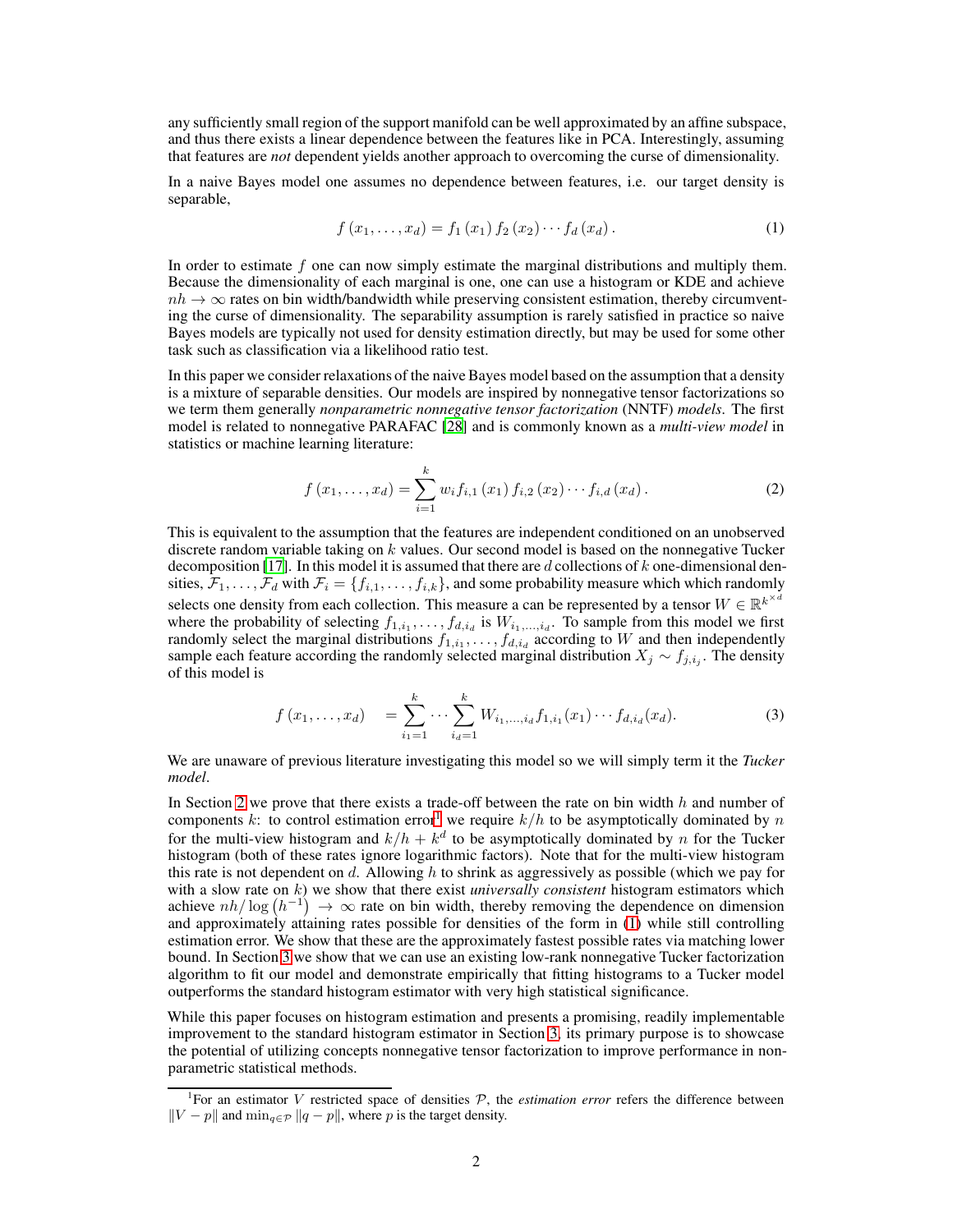#### 1.1 Previous Work

Nonparametric density estimation has been extensively studied with the histogram estimator and KDE being by far the most well known. There do exist, however, alternative methods for density estimation, e.g. the *forest density estimator* [\[19\]](#page-11-3) and k*-nearest neighbor density estimator* [\[20\]](#page-11-4). The  $L_1, L_2$  and  $L_{\infty}$  convergence of the histogram and KDE has been studied extensively [\[12](#page-10-0), [8](#page-10-4), [33](#page-12-0), [14\]](#page-10-5). The KDE is generally accepted as being the superior density estimator with some mathematical justification [\[29](#page-11-5)]. Numerous modifications and extensions of the KDE have been proposed including utilizing variable bandwidth [\[32\]](#page-11-6), robust KDEs [\[15](#page-10-6), [34](#page-12-1), [35\]](#page-12-2), and methods for enforcing support boundary constraints [\[27](#page-11-7)]. Finally we mention one recent paper [\[16\]](#page-10-7) that demonstrated that uniform convergence of a KDE to its population estimate suffered when the intrinsic dimension of the data was lower than the ambient dimension, a phenomenon seemingly at odds with the curse of dimensionality.

For our review of NNTF models we also include a general review of tensor/matrix factorizations since both can be viewed being low-rank models. In particular, for the multi-view model we have

<span id="page-2-1"></span>
$$
\sum_{i=1}^{k} w_i f_{i,1}(x_1) \cdots f_{i,d}(x_d) \sim \sum_{i=1}^{k} \lambda_i \mathbf{v}_{i,1} \otimes \cdots \otimes \mathbf{v}_{i,d}.
$$
 (4)

We further note that for histogram estimation, once data has been assigned to bins, finding a good multi-view or Tucker histogram is analogous to estimating a probability tensor with a nonnegative factorization (we show this rigorously in Section [3\)](#page-7-0).

A great deal of work has gone into leveraging low-rank assumptions to improve matrix estimation, particularly in the field of *compressed sensing* [\[10](#page-10-8), [24](#page-11-8)]. In compressed sensing one has access to a collection of random linear measurements of an unknown low-rank matrix to be estimated. Fitting a matrix to these measurements with a nuclear norm regularized optimization problem achieves estimation bounds better than those possible without the low-rank assumption. These techniques have been effectively applied to problems such as matrix completion, multivariate regression, and estimating autoregressive models [\[21,](#page-11-9) [22\]](#page-11-10). Unfortunately such techniques are not extensible to histogram estimation because, in the density estimation setting, data are not linearly sampled from the target model. Furthermore how to extend compressed sensing techniques to general tensors is not clear.

General matrix/tensor factorization, including nonnegative matrix/tensor factorizations, have been extensively studied despite their inherent difficulty due to non-convexity. The works [\[9,](#page-10-9) [3](#page-10-10)] present potential theoretical grounds for avoiding the computational difficulties of nonnegative matrix factorization. Some algorithms for finding nonnegative tensor factorizations are mentioned in Section [3.](#page-7-0) One notable approach to tensor factorization is to assume, in the tensor representation in [\(4\)](#page-2-1), that  $d \geq 3$  and the collections of vectors  $\mathbf{v}_{1,j}, \ldots, \mathbf{v}_{k,j}$  are linearly independent for all j. Under this assumption we are guaranteed that the factorization [\(4\)](#page-2-1) is unique [\[1](#page-10-11)]. In [\[2\]](#page-10-12) the authors present a method for recovering this factorization efficiently and demonstrate its utility for a variety of tasks. This work was extended in [\[31\]](#page-11-11) to recover a multi-view KDE satisfying an analogous linear independence assumption. This is the only work of its type of which we are aware. In this work the authors investigate the sample complexity of their estimator but do not demonstrate that their technique has potential for improving rates for nonparametric density estimation in general. Finally we note that nonparametric applications of the Tucker decomposition have been utilized in Bayesian statistics [\[26](#page-11-12)]. We are unaware of any literature describing the model we introduce in [\(3\)](#page-1-2).

# <span id="page-2-0"></span>2 Theoretical Results

In this section we mathematically demonstrate that histogram estimators can achieve greater estimation accuracy by restricting to NNTF models. To simplify analysis we will only consider densities on  $[0, 1)^d$  and analyze number of bins per dimension b which is the inverse of the bin width, i.e.  $b = 1/h$ . We prove that there exists a trade-off between rates on b and k. Furthermore we show that the approximate fastest possible rate on  $b$  while still uniformly controlling for estimator variance and remaining universally consistent is  $n/(b \log b) \rightarrow \infty$ . Before proving these results we must introduce a fair amount of notation.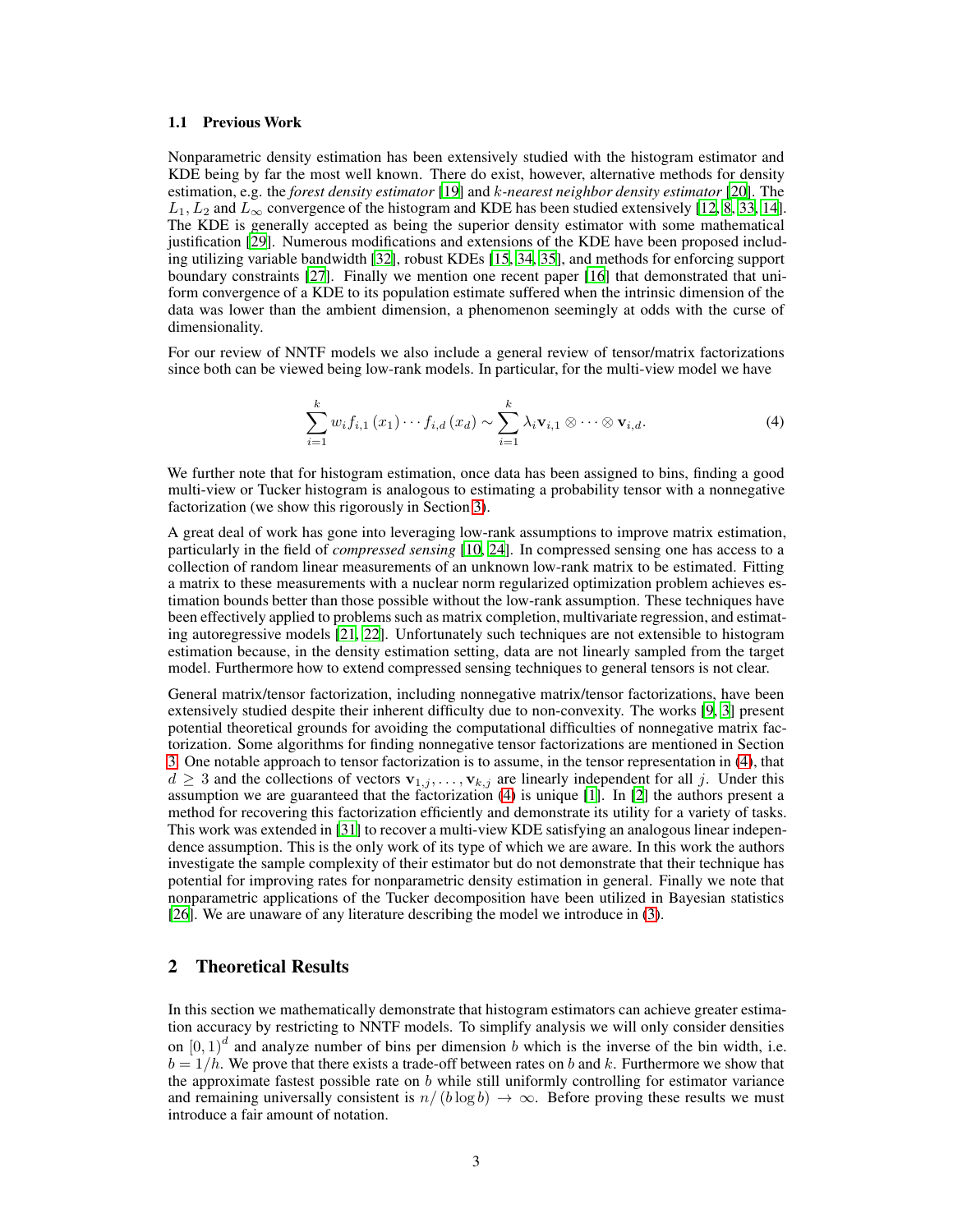#### 2.1 Notation

All norms in Section [2](#page-2-0) are the  $\ell^1, L^1$ , or total variation norm for vectors/tensors, densities, and measures respectively. Note that these norms are analogous e.g. the  $L^1$  norm of a probability density function is the same as the total variation norm on the probability measure associated with the density. Let  $\mathcal{D}_d$  be the set of all densities on  $[0, 1)^d$ . By *density* we mean probability measures that are absolutely continuous with respect to the d-dimensional Lebesgue measure. We define a *probability vector* or *probability tensor* to simply mean a vector or tensor whose entires are nonnegative and sum to one. Let  $\Delta_b$  denote the set of probability vectors in  $\mathbb{R}^b$  and  $\mathcal{T}_{d,b}$  the set of probability tensors in  $\mathbb{R}^{b^{\times d}}$ . Let  $\mathcal{T}_{d,b}^k$  be the set of tensors which are a convex combination of k separable probability tensors, i.e.

$$
\mathcal{T}_{d,b}^k \triangleq \left\{ \sum_{i=1}^k w_i \prod_{j=1}^d p_{i,j} \middle| w \in \Delta_k, p_{i,j} \in \Delta_b \right\}.
$$

In this paper, *the product symbol*  $\prod$  will always mean the standard outer product, e.g. set product or tensor product. For any natural number b let  $[b] = \{1, \ldots, b\}$ . For a multi-index  $A \in [b]^d$  we define  $e_{d,b,A}$  as the element of  $\mathcal{T}_{d,b}$  where the  $(A_1, \ldots, A_d)$ -th entry is one and is zero elsewhere.

The following is the set of probability tensors constructed via a nonnegative Tucker factorization

$$
\widetilde{\mathcal{T}}_{d,b}^k \triangleq \left\{ \sum_{S \in [k]^{\times d}} W_S \prod_{j=1}^d p_{i,S_j} \middle\vert W \in \mathcal{T}_{b,k}, p_{i,j} \in \Delta_b \right\}.
$$

We will now construct the space of histograms on  $[0, 1)^d$ . We begin with one-dimensional histograms. We define  $h_{1,b,i}$  with  $i \in [b]$  to be the one dimensional histogram where all weight is allocated to the ith bin. Formally we define this as

$$
h_{1,b,i}\left(x\right)\triangleq b\mathbbm{1}\left(\frac{i-1}{b}\leq x<\frac{i}{b}\right).
$$

Note that this is a valid density due to the leading  $b$  coefficient. We use these to construct higherdimensional histograms. For a multi-index  $A \in [b]^d$ , let

$$
h_{d,b,A} \triangleq \prod_{i=1}^d h_{1,b,A_i},
$$

the histogram whose entire density is allocated to the bin indexed by A. Finally we define  $\Lambda_{d,b,A}$  to be the support of  $h_{d,b,A}$ , i.e. the "bins" of a histogram estimator,

<span id="page-3-0"></span>
$$
\Lambda_{d,b,A} \triangleq \prod_{i=1}^d \left[ \frac{A_i - 1}{b}, \frac{A_i}{b} \right).
$$

For a sequence of points in  $[0,1)^d$ ,  $\mathcal{X} = (X_1, \ldots, X_n)$ , the standard histogram estimator is

$$
H_{d,b}\left(\mathcal{X}\right) \triangleq \frac{1}{n} \sum_{i=1}^{n} \sum_{A \in [b]^d} h_{d,b,A} \mathbb{1}\left(X_i \in \Lambda_{d,b,A}\right).
$$

Let  $\mathcal{H}_{d,b} \triangleq \text{Conv}\left(\left\{h_{d,b,A} \middle| A \in [b]^d\right\}\right)$ , the set of all d-dimensional histograms with b bins per dimension. Let  $\mathcal{H}_{d,b}^k$  be the set of histograms with at most k separable components, i.e.

$$
\mathcal{H}_{d,b}^k \triangleq \left\{ \sum_{i=1}^k w_i \prod_{j=1}^d f_{i,j} \middle| w \in \Delta_k, f_{i,j} \in \mathcal{H}_{1,b} \right\}.
$$
 (5)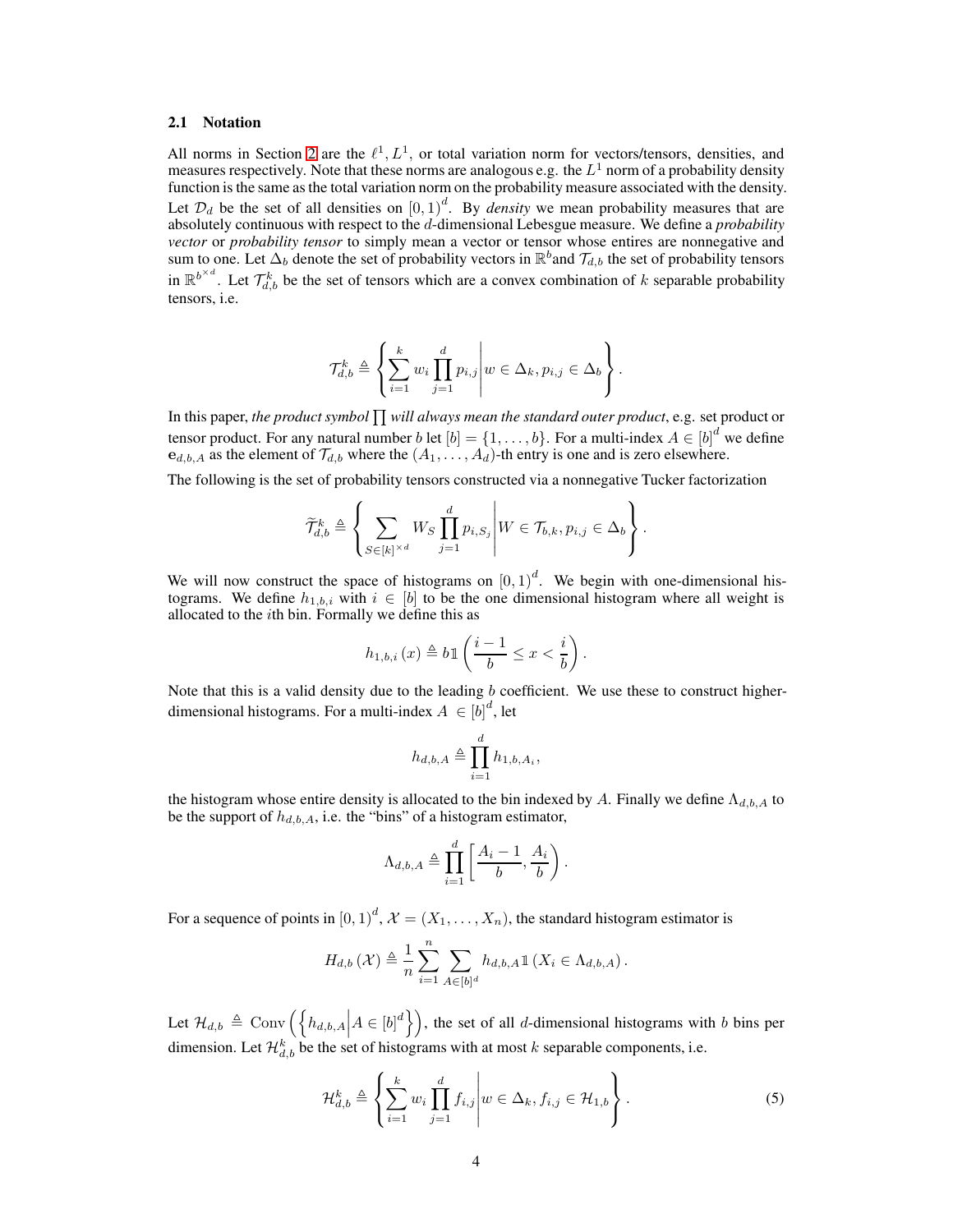We will refer elements in this space *multi-view histograms*. Analogously we define the space of *Tucker histograms* to be

$$
\widetilde{\mathcal{H}}_{d,b}^k = \left\{ \sum_{S \in [k]^{*d}} W_S \prod_{i=1}^d f_{i,S_i} \middle| W \in \mathcal{T}_{d,k}, f_{i,j} \in \mathcal{H}_{1,b} \right\}.
$$

We emphasize that the collections of densities  $\mathcal{H}_{d,b}^k$  and  $\mathcal{H}_{d,b}^k$  the primary objects of interest in this paper as they represent NNTF histograms. The theoretical results we present are concerned with finding good density estimators restricted to these sets as  $k$  and  $b$  vary.

Note that there exists a  $l^1 \to L^1$  linear isometry  $U_{d,b} : \mathcal{T}_{d,b} \to \mathcal{H}_{d,b}$  with  $U_{d,b}$  defined as

$$
U_{d,b}(\mathbf{e}_{d,b,A}) = h_{d,b,A}.
$$

The inverse function,  $U_{d,b}^{-1}$ , simply transforms a histogram to the tensor representing its bin weights and  $U_{d,b}$  performs the reverse transformation. Note that  $U_{d,b}$  is also a bijection between  $\mathcal{T}^k_{d,b}\to \mathcal{H}^k_{d,b}$ and  $\mathcal{T}_{d,b}^k \to \mathcal{H}_{d,b}^k$ . Much of our analysis on histograms will be performed on the space of probability tensors with the analysis being translated to histograms via this operator.

For a set of vectors V we define  $k$ -mix  $(\mathcal{V}) \triangleq \left\{ \sum_{i=1}^k w_i v_i \middle| w \in \Delta_k, v_i \in \mathcal{V} \right\}$ , i.e. the set of convex combinations of collections of k vectors from  $V$ . We define  $N(V, \varepsilon)$  to be the minimum cardinality for a subset of of V which  $\varepsilon$ -covers V (with closed balls) with respect to the  $\|\cdot\|$  metric. It will be clear from context whether  $\|\cdot\|$  represents the  $\ell^1$ ,  $L^1$  or total variation norm.

#### 2.2 Preliminary Results

For brevity the main text only contains a full proof of Lemma [2.7.](#page-5-0) The remaining full proofs can be found in the appendix. We include general descriptions of the proof techniques we use for multiview histogram results. These are similar to the techniques we use for Tucker histograms. Our general proof technique is to find good covers of spaces of densities, i.e.  $\mathcal{H}_{d,b}^k$  and  $\mathcal{H}_{d,b}^k$ , and then apply an existing algorithm for selecting a good estimator from finite collections of densities given data. We begin by establishing a covering number bound on the space of probability vectors via an adaptation of a standard result presented in [\[8\]](#page-10-4).

<span id="page-4-0"></span>**Lemma 2.1.** *For all*  $0 < \varepsilon \leq 1$  *we have that*  $N(\Delta_b, \varepsilon) \leq \left(\frac{2b}{\varepsilon}\right)^b$ .

We can extend this to a covering number for the space of separable probability tensors.

<span id="page-4-2"></span>**Lemma 2.2.** *For all*  $0 < \varepsilon \leq 1$  *we have that*  $N$   $($  $\left(\mathcal{T}_{d,b}^{1},\varepsilon\right)\leq\left(\frac{2bd}{\varepsilon}\right)^{bd}.$ 

*Proof sketch.* Combine Lemma [2.1](#page-4-0) with the following standard bound for product measures (see Lemma 3.3.7 in [\[25\]](#page-11-13)):  $\left\| \prod_{i=1}^d q_i - \prod_{j=1}^d \widetilde{q}_j \right\| \leq \sum_{i=1}^d ||q_i - \widetilde{q}_i||$ . □

<span id="page-4-1"></span>Now we establish the following lemma for covering numbers of mixtures of densities. Lemma 2.3. *Let* P *be a set of probability measures, then*

$$
N(k-\max(\mathcal{P}), \varepsilon+\delta) \leq N(\mathcal{P}, \varepsilon)^k N(\Delta_k, \delta).
$$

*Proof sketch.* Use Lemma [2.1](#page-4-0) to construct different weightings of k elements from an ε-cover of  $\mathcal{P}$ .  $\Box$ 

By combining Lemma [2.3](#page-4-1) with Lemma [2.2](#page-4-2) we arrive at covering numbers for the space of multiview probability tensors.

<span id="page-4-3"></span>**Lemma 2.4.** *For all*  $0 < \varepsilon \leq 1$  *the following holds*  $N$   $($  $\left(\mathcal{T}_{d,b}^{k},\varepsilon\right)\leq\left(\frac{4bd}{\varepsilon}\right)^{bdk}\left(\frac{4k}{\varepsilon}\right)^{k}.$ 

Through application of the  $U_{d,b}$  operator we now have a characterization of the complexity of the space  $\mathcal{H}_{d,b}^k$ .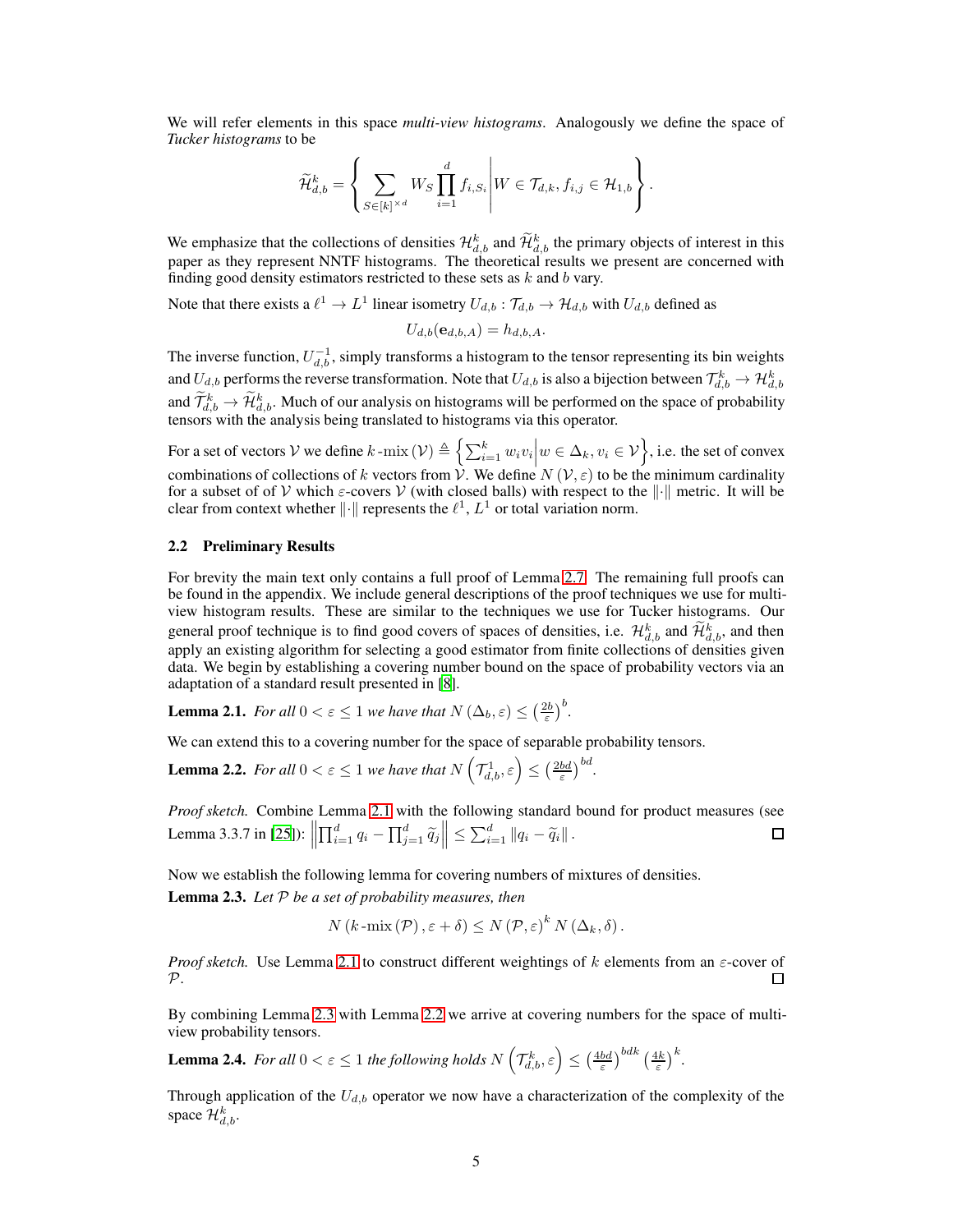<span id="page-5-3"></span>**Corollary 2.1.** For all 
$$
0 < \varepsilon \le 1
$$
 following holds  $N\left(\mathcal{H}_{d,b}^k, \varepsilon\right) \le \left(\frac{4bd}{\varepsilon}\right)^{bdk} \left(\frac{4k}{\varepsilon}\right)^k$ .

The following are analogous results for Tucker histograms.

<span id="page-5-4"></span>**Lemma 2.5.** For all  $0 < \varepsilon \leq 1$  the following holds  $N\left(\widetilde{\mathcal{T}}_{d,b}^k, \varepsilon\right) \leq \left(\frac{4bd}{\varepsilon}\right)^{bdk} \left(\frac{4k^d}{\varepsilon}\right)^{c}$ ε  $\setminus^{k^d}$ *.* **Corollary 2.2.** For all  $0 < \varepsilon \le 1$  following holds  $N\left(\widetilde{\mathcal{H}}_{d,b}^k, \varepsilon\right) \le \left(\frac{4bd}{\varepsilon}\right)^{bdk} \left(\frac{4k^d}{\varepsilon}\right)^{c}$ ε  $\setminus^{k^d}$ .

<span id="page-5-5"></span>The following lemma from [\[4\]](#page-10-13) provides us with a way to choose good estimators from finite collections of densities. It can be proven by applying a Chernoff bound to [\[8\]](#page-10-4), Theorem 6.3.

<span id="page-5-1"></span>Lemma 2.6 ([\[4\]](#page-10-13)). *There exists a deterministic algorithm that, given a collection of distributions*  $p_1,\ldots,p_M$ , a parameter  $\varepsilon > 0$  and at least  $\frac{\log(3M^2/\delta)}{2\varepsilon^2}$  iid samples from an unknown distribution p, *outputs an index* j ∈ [M] *such that*

$$
||p_j - p|| \le 3 \min_{i \in [M]} ||p_i - p|| + 4\varepsilon
$$

*with probability at least*  $1 - \frac{\delta}{3}$ *.* 

We present the following asymptotic version of the previous lemma and include its full proof. We highlight the use of finding sufficiently slow rates on parameters in order to establish asymptotic results, a technique which we will use in later proofs.

<span id="page-5-0"></span>**Lemma 2.7.** Let  $(\mathcal{P}_n)_{n\in\mathbb{N}}$  be a sequence of finite collections of densities in  $\mathcal{D}_d$  where  $|\mathcal{P}_n|\to\infty$ *with*  $n/\log(|P_n|) \to \infty$ . Then there exists a sequence of estimators  $V_n \in P_n$  such that, for all  $\gamma > 0$ ,

$$
\sup_{p\in\mathcal{D}_d}P\left(\|V_n-p\|>3\min_{q\in\mathcal{P}_n}\|p-q\|+\gamma\right)\to 0,
$$

*where*  $V_n$  *is a function of*  $X_1, \ldots, X_n \stackrel{iid}{\sim} p$ .

*Proof.* Let  $M = M(n) = |\mathcal{P}_n|$ . Since  $n/\log(M) \to \infty$  we have that for all  $c > 0$  there exists a  $N_c$  such that, for all  $n \ge N_c$  we have  $n/\log(M) \ge c$  or equivalently  $n \ge c \log(M)$ . Because of this there exists sequence of positive values  $C = C(n)$  such that  $C \rightarrow \infty$  and  $n > C \log(M)$ .

We will be making use of the algorithm in Lemma [2.6](#page-5-1) as well as its notation. If we can show that there exist sequences of positive values  $\varepsilon(n) \to 0, \delta(n) \to 0$  such that, for sufficiently large n, the following holds

<span id="page-5-2"></span>
$$
\frac{\log (3M^2/\delta)}{2\varepsilon^2} \le n,
$$

then can simply set  $V_n$  equal to be the estimator from Lemma [2.6](#page-5-1) for sufficiently large n and, because the lemma holds independent of choice of  $p$ , the theorem statement follows.

Let  $\varepsilon = (2/C)^{1/4}$  and  $\delta = 3/\left(\exp\left(2\sqrt{\frac{C}{2}}\right)\right)$ . Note that these are both positive sequences which converge to zero. Now we have

$$
\frac{\log (3M^2/\delta)}{2\varepsilon^2} = \frac{\log (M^2) + \log (3/\delta)}{2\varepsilon^2}
$$
  
= 
$$
\frac{2\log (M) + \log (3/\delta)}{2\varepsilon^2} = \frac{\log (M) + \frac{1}{2}\log (3/\delta)}{\varepsilon^2}
$$
  
= 
$$
\varepsilon^{-2} \left( \log (M) + \frac{1}{2}\log (3/\delta) \right)
$$
  
= 
$$
\left( (2/C)^{1/4} \right)^{-2} \left( \log (M) + \frac{1}{2}\log \left( \exp \left( 2\sqrt{\frac{C}{2}} \right) \right) \right)
$$
  
= 
$$
\sqrt{\frac{C}{2}} \left( \log(M) + \sqrt{\frac{C}{2}} \right) = \sqrt{\frac{C}{2}} \log(M) + \frac{C}{2}.
$$
 (6)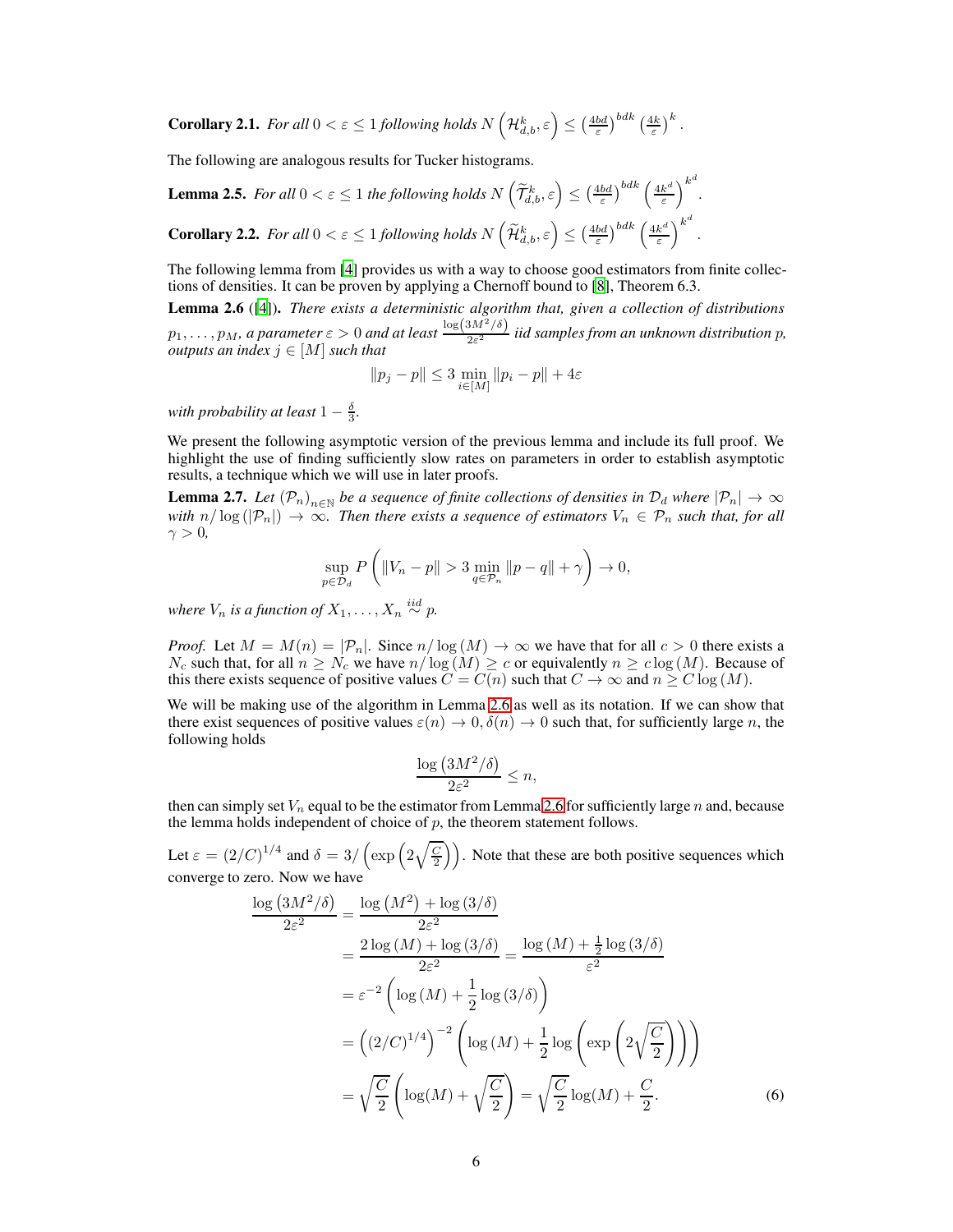For sufficiently large C and M we have that the RHS of [\(6\)](#page-5-2) is less than or equal to

$$
\frac{C}{2}\log(M) + \frac{C}{2} \le \frac{C}{2}\log(M) + \frac{C}{2}\log(M)
$$

$$
= C\log(M) \le n.
$$

which completes our proof.

#### 2.3 Main Theoretical Results

We can now state the central results of this paper. The following theorem states that one can control the estimation error of multi-view histograms with  $k$  components and  $b$  bins per dimension so long as  $n \sim bk$  (omitting logarithmic factors). Recall that the standard histogram estimator requires  $n \sim b^d$ , so we have removed the exponential dependence of bin rate on dimensionality. Here and elsewhere the ∼ symbol is not a precise mathematical statement but rather describes that the two values should be of the same order. In the following b and k are functions of  $n$ ; the space of histograms which we are fitting changes as we acquire more data.

<span id="page-6-0"></span>**Theorem 2.1.** *For any pairs of sequences*  $b \to \infty$  *and*  $k \to \infty$  *satisfying*  $n/(bk \log(b) + k \log(k)) \to$  $\infty$ , there exists an estimator  $V_n \in \mathcal{H}^k_{d,b}$  such that, for all  $\varepsilon > 0$ 

$$
\sup_{p\in\mathcal{D}_d}P\left(\|V_n-p\|>3\min_{q\in\mathcal{H}^k_{d,b}}\|p-q\|+\varepsilon\right)\to 0,
$$

where  $V_n$  is a function of  $X_1, \ldots, X_n \stackrel{iid}{\sim} p$ .

*Proof sketch.* Apply Lemma [2.7](#page-5-0) to the cover in Corollary [2.1](#page-5-3) and choose appropriately slow rates for terms not involving  $b$  or  $k$ . П

The sample complexity for the multi-view histogram is perhaps more accurately approximated as being on the order of  $dbk$  however the  $d$  disappears in the asymptotic analysis.

The following theorem states that we can control the error of Tucker histogram estimates so long as  $n \sim bk + k^d$  (omitting logarithmic factors).

<span id="page-6-1"></span>**Theorem 2.2.** For any pairs of sequences  $b \rightarrow \infty$  and  $k \rightarrow \infty$  satisfying  $n/(bk \log(b) +$  $k^d\log\left(k^d\right))\to\infty$ , there exists an estimator  $V_n\in \widetilde{\mathcal H}_{d,b}^k$  such that, for all  $\varepsilon>0$ 

$$
\sup_{p\in\mathcal{D}_d}P\left(\|V_n-p\|>3\min_{q\in\widetilde{\mathcal{H}}^k_{d,b}}\|p-q\|+\varepsilon\right)\to 0,
$$

where  $V_n$  is a function of  $X_1, \ldots, X_n \stackrel{iid}{\sim} p$ .

Allowing  $b$  to grow as aggressively as possible we achieve consistent estimation, using either the multi-view or Tucker histograms, so long as  $n \sim b \log b$  regardless of dimensionality.

**Corollary 2.3.** For all  $d, b, k$  *fix*  $\mathcal{R}_{d,b}^k$  *to be either*  $\mathcal{H}_{d,b}^k$  *or*  $\widetilde{\mathcal{H}}_{d,b}^k$ . For any sequence  $b \to \infty$  with  $n/$   $(b\log b)\to\infty$ , there exists a sequence  $k\to\infty$  and estimator  $V_n\in\mathcal{R}^k_{d,b}$  such that, for all  $\varepsilon>0$ 

$$
\sup_{p\in\mathcal{D}_d} P\left(\|V_n-p\|>3\min_{q\in\mathcal{R}_{d,b}^k} \|p-q\|+\varepsilon\right)\to 0,
$$

*where*  $V_n$  *is a function of*  $X_1, \ldots, X_n \stackrel{iid}{\sim} p$ .

Replacing  $b := 1/h$  allows us to arrive at the rates mentioned in Section [1.](#page-0-0) The following result shows that the bias of the estimators in Theorems [2.1](#page-6-0) and [2](#page-6-1).2 go to zero for all densities. Thus these estimators are universally consistent even when the NNTF model assumption is not satisfied.

<span id="page-6-2"></span>**Lemma 2.8.** Let  $p \in \mathcal{D}_d$ . If  $k \to \infty$  and  $b \to \infty$  then  $\min_{q \in \mathcal{H}_{d,b}^k} ||p - q|| \to 0$ .

A straightforward consequence of this is that the Tucker histogram bias also goes to zero.

7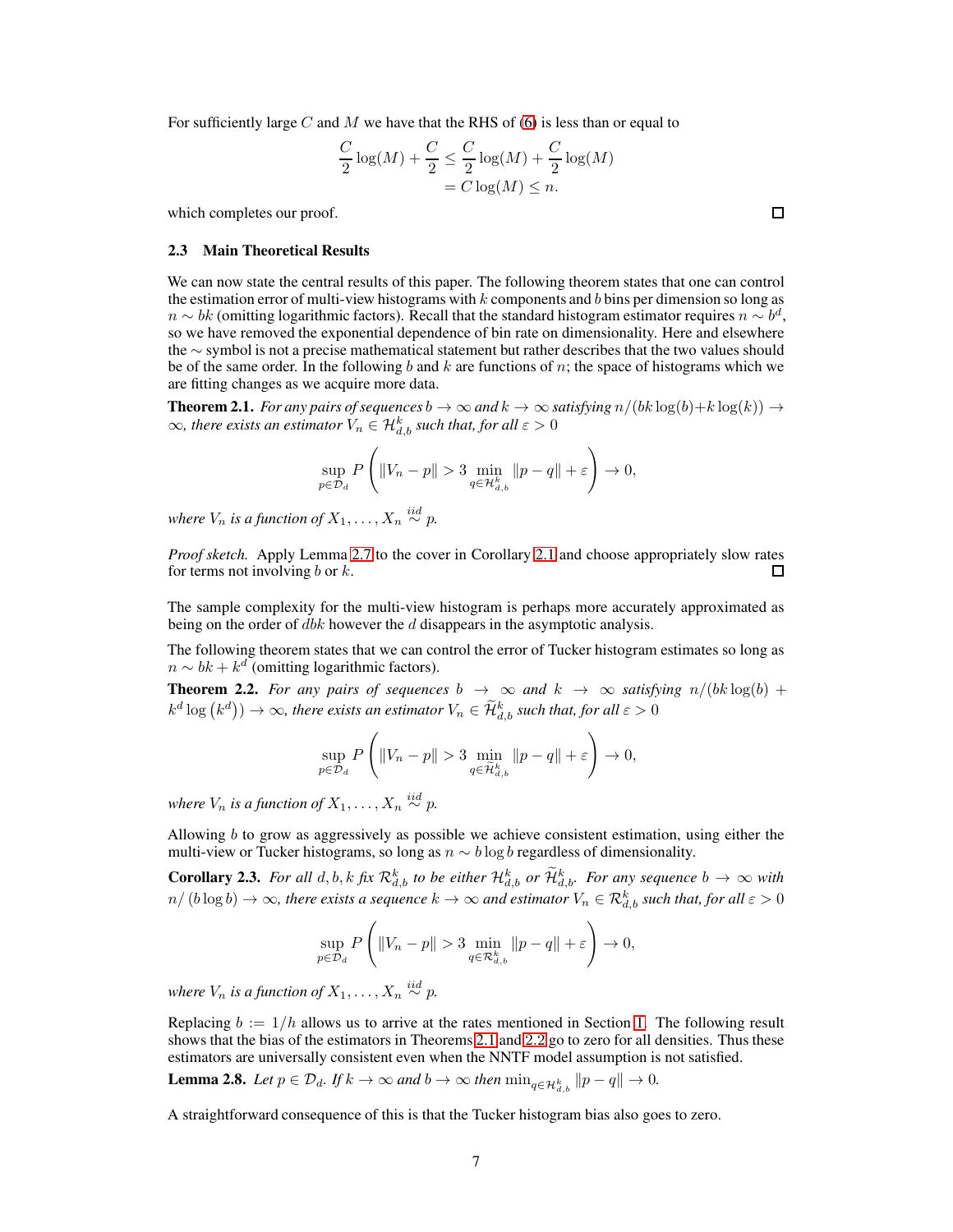<span id="page-7-3"></span>**Lemma 2.9.** *Let*  $p \in \mathcal{D}_d$ *. If*  $k \to \infty$  *and*  $b \to \infty$  *then*  $\min_{q \in \widetilde{\mathcal{H}}_{d,b}^k} ||p - q|| \to 0$ *.* 

Finally we have that rate on bk in Theorem [2.1](#page-6-0) cannot be made significantly faster.

<span id="page-7-4"></span>**Theorem 2.3.** Let  $d \geq 2$ ,  $b \to \infty$ , and  $k \to \infty$  with  $b \geq k$  and  $n/(bk) \to 0$ . There exists no  $e$ stimator  $V_n \in \mathcal{H}^k_{d,b}$  such that, for all  $\varepsilon > 0$ , the following limit holds

$$
\sup_{p\in\mathcal{D}_d}P\left(\|V_n-p\|>3\min_{q\in\mathcal{H}_{d,b}^k}\|p-q\|+\varepsilon\right)\to0
$$

*where*  $V_n$  *is a function of*  $X_1, \ldots, X_n \stackrel{iid}{\sim} p$ .

*Proof sketch.* We use  $V_n$  to construct an estimator over  $\Delta_b$  and show that such an estimator is impossible using a result in [\[13\]](#page-10-14). 口

<span id="page-7-5"></span>Likewise the rate on  $bk + k^d$  can also not be significantly improved in Theorem [2.2.](#page-6-1) **Theorem 2.4.** Let  $d \geq 2$ ,  $b \to \infty$ , and  $k \to \infty$  with  $b \geq k$  and  $n/(bk + k^d) \to 0$ . There exists no  $e$ stimator  $V_n \in \mathcal{H}_{d,b}^k$  such that, for all  $\varepsilon > 0$ , the following limit holds

$$
\sup_{p \in \mathcal{D}_d} P\left( \|V_n - p\| > 3 \min_{q \in \widetilde{\mathcal{H}}_{d,b}^k} \|p - q\| + \varepsilon \right) \to 0
$$

<span id="page-7-2"></span>where  $V_n$  is a function of  $X_1, \ldots, X_n \stackrel{iid}{\sim} p$ .

#### 2.4 Discussion

Naturally real world data likely never exactly satisfies the NNTF model assumption. Our results are meant to highlight a trade-off between model assumptions of smoothness (low  $b$ ) and simple dependence between features (low k). Here we will explore this trade-off for multi-view histogram. Letting  $k = b^d$  gives  $\mathcal{H}_{d,b}^k = \mathcal{H}_{d,b}$  since we can allocate one component to each bin. Using the esti-mator from Theorem [2.1](#page-6-0) gives a sample complexity of approximately  $b^{d+1}$ . Thus setting  $k = b^d$  in the multi-view histogram gives us something which behaves similarly to the standard histogram estimator with a similar sample complexity. On the other hand setting  $k = 1$  gives a naive Bayes model with a sample complexity of approximately b. The Tucker histogram can be similarly analyzed with  $k = b$  corresponding to the standard histogram. Thus we have a span of k yielding different estimators with maximal  $k$  corresponding to the standard histogram and minimal  $k$  corresponding to a naive Bayes assumption. We observe in Section [3](#page-7-0) that this trade-off is useful in practice: we virtually never want  $k$  to be maximized.

# <span id="page-7-0"></span>3 Experiments

While Theorems [2.1](#page-6-0) and [2.2](#page-6-1) guarantee the existence of estimators which can effectively estimate NNTF models, these estimators are unfortunately computationally intractable. Fortunately there exist estimators which can be adapted to our problem setting, though they lack the theoretical guarantees of the algorithm described in Theorems [2.1](#page-6-0) and [2.2.](#page-6-1) Specifically we will utilize an existing algorithm for nonnegative tensor decompositions. Due to the difficulties of estimating  $L^1$  distances between densities we will instead focus on estimates minimizing the  $L^2$  norm. In this section inner products and norms will be  $L^2$  for functions and  $\ell^2$  for tensors i.e. standard euclidean norm or inner product applied to flattened tensors. We will again restrict our analysis to densities supported on  $[0, 1)^d$ .

Consider the problem of finding some density estimator  $\hat{p}$  with minimal  $L_2$  distance to an unknown density p. This is equivalent to minimizing the squared  $\bar{L}^2$  loss:

$$
\int_{[0,1]^d} (p(x) - \hat{p}(x))^2 dx
$$
\n(7)

<span id="page-7-1"></span>
$$
= \int_{[0,1]^d} \hat{p}(x)^2 dx - 2 \int_{[0,1]^d} p(y)\hat{p}(y)dy + \int_{[0,1]^d} p(z)^2 dz.
$$
 (8)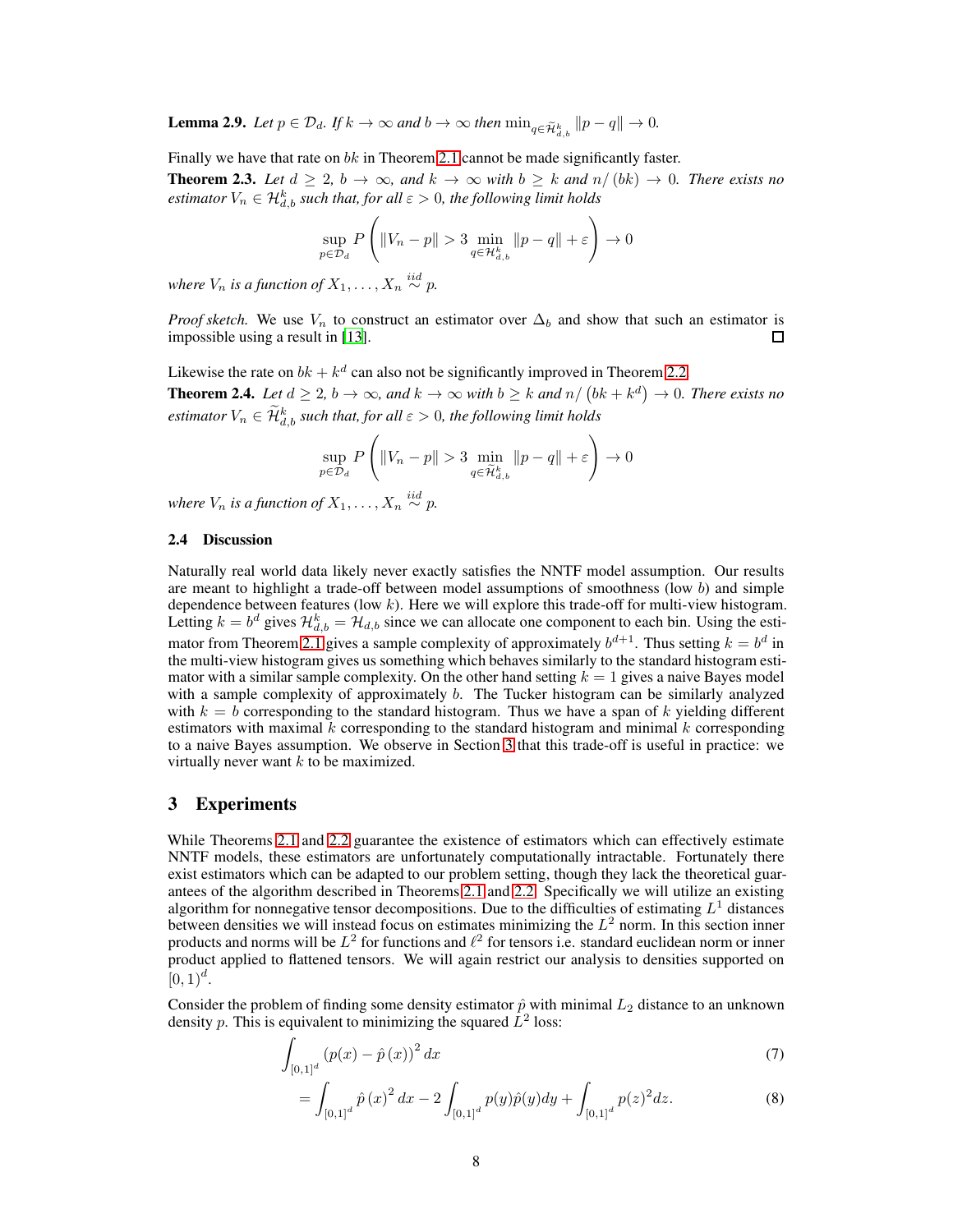Because the right term in [\(8\)](#page-7-1) does not depend on  $\hat{p}$  it can be ignored when finding optimal  $\hat{p}$ . The left term in [\(8\)](#page-7-1) is known. The middle term in can be estimated with the following approximation

$$
\int_{[0,1]^d} p(x)\hat{p}(x)dx = \mathbb{E}_{X \sim p} \left[\hat{p}(X)\right] \approx \frac{1}{n} \sum_{i=1}^n \hat{p}(X_i)
$$

where  $\mathcal{X} = X_1, \ldots, X_n \stackrel{iid}{\sim} p$ . We can use this to find a good estimate for p in  $\mathcal{R}^k_{d,b}$  which represents  $\mathcal{H}_{d,b}^k$  or  $\mathcal{\bar{H}}_{d,b}^k$ :

$$
\arg\min_{\hat{H}\in\mathcal{R}_{d,b}^k} \int_{[0,1]^d} \left(\hat{H}\left(x\right) - \hat{p}\left(x\right)\right)^2 dx
$$
\n
$$
= \arg\min_{\hat{H}\in\mathcal{R}_{d,b}^k} \left\langle \hat{H}, \hat{H} \right\rangle - 2 \int_{[0,1]^d} \hat{H}(x)p(x)dx \tag{9}
$$

<span id="page-8-0"></span>
$$
\approx \arg\min_{\hat{H}\in\mathcal{R}^k_{d,b}} \left\langle \hat{H}, \hat{H} \right\rangle - 2\frac{1}{n} \sum_{i=1}^n \hat{H}(X_i). \tag{10}
$$

Recall that the standard histogram estimator is  $H(\mathcal{X}) = \frac{1}{n} \sum_{i=1}^n \sum_{A \in [b]^d} h_{d,b,A} \mathbb{1}(X_i \in \Lambda_{d,b,A})$ and let  $\hat{H} = \sum_{A \in [b]^d} \hat{w}_A h_{d,b,A}$ . We have the following

$$
\left\langle \hat{H}, H \right\rangle = \left\langle \sum_{A \in [b]^d} \hat{w}_A h_{d,b,A}, \frac{1}{n} \sum_{i=1}^n \sum_{B \in [b]^d} h_{d,b,B} \mathbb{1} \left( X_i \in \Lambda_{d,b,B} \right) \right\rangle
$$

$$
= \frac{1}{n} \sum_{i=1}^n \sum_{A \in [b]^d} \hat{w}_A \mathbb{1} \left( X_i \in \Lambda_B \right) b^d = \frac{1}{n} \sum_{i=1}^n \hat{H}(X_i).
$$

As a consequence [\(10\)](#page-8-0) is equal to

$$
\arg\min_{\hat{H}\in\mathcal{R}_{d,b}^{k}}\left\langle \hat{H},\hat{H}\right\rangle - 2\left\langle H,\hat{H}\right\rangle = \arg\min_{\hat{H}\in\mathcal{R}_{d,b}^{k}}\left\langle \hat{H},\hat{H}\right\rangle - 2\left\langle H,\hat{H}\right\rangle + \left\langle H,H\right\rangle
$$

$$
= \arg\min_{\hat{H}\in\mathcal{R}_{d,b}^{k}}\left\Vert H - \hat{H}\right\Vert_{2}^{2}.
$$

Using the  $U_{d,b}$  operator we can reformulate this into a tensor factorization problem

$$
\min_{\hat{T}\in\mathcal{Q}_{d,b}^k} \left\|H - U_{d,b}(\hat{T})\right\|_2^2 = \min_{\hat{T}\in\mathcal{Q}_{d,b}^k} b^d \left\|U_{d,b}^{-1}(H) - \hat{T}\right\|_2^2.
$$

Where  $\mathcal{Q}_{d,b}^k$  could be either  $\mathcal{T}_{d,b}^k$  or  $\widetilde{\mathcal{T}}_{d,b}^k$ . Because of this equivalence, to find estimates in  $\mathcal{H}_{d,b}^k$  or  $\mathcal{H}_{d,b}^k$  we can simply use nonnegative tensor decomposition algorithms, which minimize  $\ell^2$  loss, to find NNTF tensors which approximate  $H$ . For our experiments we used the Tensorly library [\[18\]](#page-11-14) to perform the nonnegative Tucker decomposition [\[17\]](#page-11-2) with Tucker rank  $[k, k, \ldots, k]$  which was then projected to the simplex of probability tensors using [\[11](#page-10-15)]. We also performed experiments with nonnegative PARAFAC decompositions using [\[28,](#page-11-1) [18\]](#page-11-14). These decompositions performed poorly. This is potentially because the PARAFAC optimization is more difficult or the additional flexibility of the Tucker decomposition was more appropriate for the experimental datasets.

#### 3.1 Experimental Setup and Results

Our experiments were performed on the Scikit-learn "toy" datasets MNIST and Diabetes [\[23\]](#page-11-15), with labels removed. We used the expression inside the minimization in [\(10\)](#page-8-0) to evaluate performance. Our experiments considered estimating histograms in  $d = 2, 3, 4, 5$  dimensional space. We consider two forms of dimensionality reduction. First we consider projecting the dataset onto its top  $d$ principle components. As an alternative we consider projecting our dataset onto a random subspace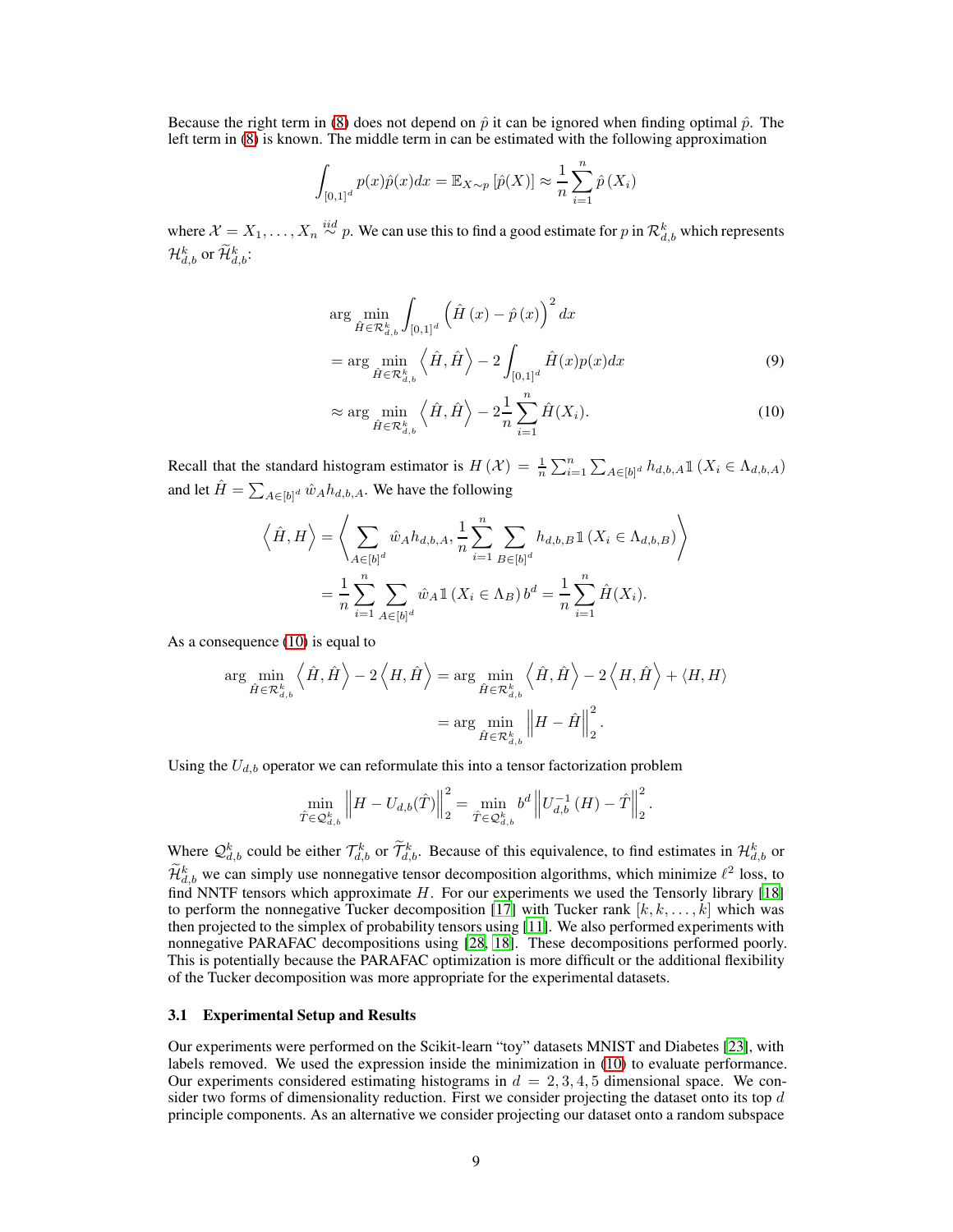| Dataset         | $d$ Red.   | Dim.           | Hist. Perf.        | Tucker Perf.       | Hist. Bins        | <b>Tucker Bins</b> | Tucker $r$        | p-val. |
|-----------------|------------|----------------|--------------------|--------------------|-------------------|--------------------|-------------------|--------|
| <b>MNIST</b>    | <b>PCA</b> | $\overline{c}$ | $-1.455 \pm 0.089$ | $-1.502 + 0.102$   | $6.531 + 1.499$   | $8.375 + 1.780$    | $4.968 + 1.976$   | $5e-4$ |
|                 |            |                | $-2.040 + 0.196$   | $-2.268 + 0.195$   | $4.781 + 0.738$   | $6.718 \pm 1.565$  | $5.781 + 1.340$   | $2e-4$ |
|                 |            | 4              | $-3.532 \pm 0.996$ | $-4.014 \pm 0.655$ | $4.031 \pm 0.585$ | $5.343 \pm 1.018$  | $4.375 \pm 0.695$ | $2e-3$ |
|                 |            | 5              | $-4.673 \pm 1.026$ | $-6.157 \pm 2.924$ | $3.468 \pm 0.499$ | $4.343 \pm 0.592$  | $3.281 \pm 0.514$ | $4e-5$ |
|                 |            | $\overline{c}$ | $-2.034 + 0.100$   | $-2.099 + 0.102$   | $6.062 + 1.197$   | $7.562 \pm 1.657$  | $2.062 + 1.784$   | $3e-5$ |
|                 | Rand.      | 3              | $-3.086 + 0.207$   | $-3.331 + 0.387$   | $4.812 + 0.526$   | $6.843 + 1.227$    | $2.687 + 1.959$   | $1e-4$ |
|                 |            | 4              | $-4.307 \pm 0.290$ | $-5.731 \pm 0.435$ | $3.500 \pm 0.559$ | $5.656 \pm 0.642$  | $2.593 \pm 1.497$ | 8e-7   |
|                 |            | 5              | $-6.327 \pm 0.522$ | $-9.539 \pm 1.053$ | $3.250 \pm 0.433$ | $4.718 \pm 0.571$  | $2.562 \pm 1.087$ | 8e-7   |
| <b>Diabetes</b> | <b>PCA</b> | $\mathfrak{D}$ | $-2.079 + 0.122$   | $-2.212 + 0.132$   | $5.718 + 1.304$   | $7.468 \pm 1.478$  | $1.062 \pm 0.242$ | 8e-6   |
|                 |            |                | $-3.010 \pm 0.364$ | $-3.606 \pm 0.420$ | $3.593 \pm 0.860$ | $7.062 \pm 1.058$  | $1.843 + 1.543$   | $2e-6$ |
|                 |            | 4              | $-4.002 \pm 0.415$ | $-4.423 \pm 0.701$ | $3.000 \pm 0.000$ | $5.906 \pm 0.804$  | $2.343 \pm 1.107$ | $2e-3$ |
|                 |            | 5              | $-6.139 \pm 0.661$ | $-6.043 + 1.192$   | $3.000 + 0.000$   | $3.750 \pm 0.968$  | $1.843 \pm 0.617$ | 0.91   |
|                 | Rand.      | $\overline{c}$ | $-3.074 + 0.224$   | $-3.277 \pm 0.287$ | $6.843 + 1.227$   | $9.250 \pm 1.936$  | $1.093 \pm 0.384$ | $7e-5$ |
|                 |            | 3              | $-4.726 \pm 0.483$ | $-5.353 \pm 0.751$ | $4.968 \pm 0.769$ | $8.406 \pm 1.343$  | $1.625 + 1.672$   | $2e-5$ |
|                 |            | 4              | $-6.017 \pm 0.873$ | $-7.732 \pm 1.497$ | $4.062 \pm 0.704$ | $6.718 \pm 1.328$  | $2.093 \pm 1.155$ | $1e-5$ |
|                 |            |                | $-8.986 \pm 1.292$ | $-12.61 \pm 2.477$ | $3.062 \pm 0.242$ | $5.093 \pm 0.521$  | $2.531 \pm 0.865$ | $2e-6$ |

Table 1: Experimental Results

of dimension d. We have constructed our random subspace dimensionality reduction so that each additional dimension adds a new index without affecting the others. For each dataset we randomly select an orthonormal basis that remains unchanged for all experiments  $v_1, v_2, \ldots$ . To transform a point  $X$  to dimension  $d$  we perform the following transform

$$
X_{reduced dim.} = [v_1 \cdots v_d]^T X.
$$

We consider both transforms since PCA may select dimensions where the features tend to be independent, as is the case when the distribution is a multivariate Gaussian. After dimensionality reduction we scale and translate the data to fit in the unit cube.

With our preprocessed dataset, each experiment consisted of randomly selecting 200 samples for training and using the rest to evaluate performance. For the estimators we tested all combinations using 1 to  $b_{\text{max}}$  bins per dimension and k from 1 to  $k_{\text{max}}$ . As d increased the best cross validated b and  $\bar{k}$  value decreased, so we reduced  $b_{\text{max}}$  and  $k_{\text{max}}$  for larger d to reduce computational time, while still leaving a sizable gap between the best cross validated  $b$  and  $k$  across all runs of all experiment. For  $d = 2, 3$  we have  $b_{\text{max}} = 15$  and  $k_{\text{max}} = 10$ ; for  $d = 4$  we have  $b_{\text{max}} = 12$  and  $k_{\text{max}} = 8$ ; for  $d = 5$  we have  $b_{\text{max}} = 8$  and  $k_{\text{max}} = 6$ . For parameter fitting we used random subset cross validation repeated 80 times using 40 of the 200 samples to cross validate. Performing 80 folds of cross validation was necessary because of the variance of the histogram estimated loss. This high variance is likely due to the noncontinuous nature of the histogram estimator itself and the noncontinuity of the histogram as a function of the data, i.e. slightly moving one training sample can potentially the change histogram bin in which it lies. Each experiment was run 32 times and we report the mean and standard deviations of estimator performance as well as the best parameters found from cross validation. We additionally apply the Wilcoxon signed rank test to the 32 pairs of performance results to statistically determine if the mean performance between the standard histogram and our algorithm are different and report the corresponding  $p$ -value. Our results are in Table [3](#page-8-0) where the Tucker histogram dominates. We also observe that the Tucker histogram can estimate more bins per dimension than the standard histogram and is able to estimate more bins per dimension when the number of components of components is lower. This corroborates the number of components versus the bins per dimension trade-off from Section [2.4.](#page-7-2)

# 4 Conclusion

Through analysis of the histogram estimator, we have theoretically and empirically demonstrated that NNTF models can also be used to improve nonparametric density estimation. Though the histogram estimator is not a particularly popular estimator,we hope that the ideas presented here can be adapted to improve other techniques in nonparametric statistics.

# Acknowledgements

This work was supported by the Berlin Institute for the Foundations of Learning and Data (BIFOLD) sponsored by the German Federal Ministry of Education and Research (BMBF).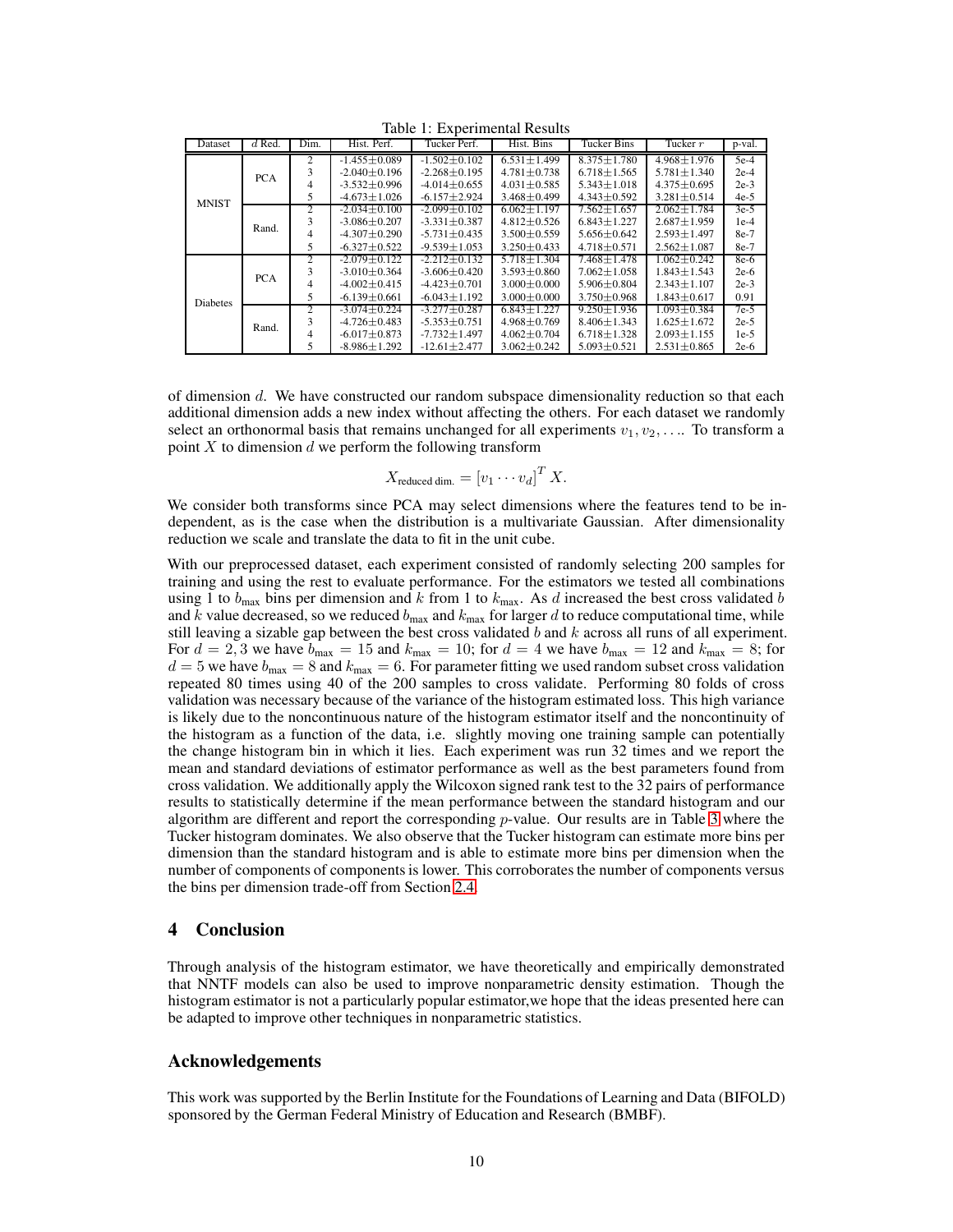### **References**

- <span id="page-10-11"></span>[1] E. S. Allman, C. Matias, and J. A. Rhodes. Identifiability of parameters in latent structure models with many observed variables. *Ann. Statist.*, 37(6A):3099–3132, 12 2009. doi: 10. 1214/09-AOS689. URL <http://dx.doi.org/10.1214/09-AOS689>.
- <span id="page-10-12"></span>[2] A. Anandkumar, R. Ge, D. Hsu, S. M. Kakade, and M. Telgarsky. Tensor decompositions for learning latent variable models. *Journal of Machine Learning Research*, 15:2773–2832, 2014. URL <http://jmlr.org/papers/v15/anandkumar14b.html>.
- <span id="page-10-10"></span>[3] S. Arora, R. Ge, R. Kannan, and A. Moitra. Computing a nonnegative matrix factorization – provably. In *Proceedings of the Forty-fourth Annual ACM Symposium on Theory of Computing*, STOC '12, pages 145–162, New York, NY, USA, 2012. ACM. ISBN 978-1-4503-1245-5. doi: 10.1145/2213977.2213994. URL <http://doi.acm.org/10.1145/2213977.2213994>.
- <span id="page-10-13"></span>[4] H. Ashtiani, S. Ben-David, N. Harvey, C. Liaw, A. Mehrabian, and Y. Plan. Nearly tight sample complexity bounds for learning mixtures of gaussians via sample compression schemes. In S. Bengio, H. Wallach, H. Larochelle, K. Grauman, N. Cesa-Bianchi, and R. Garnett, editors, *Advances in Neural Information Processing Systems 31*, pages 3412–3421. Curran Associates, Inc., 2018.
- <span id="page-10-3"></span>[5] Y. Bengio. Deep learning of representations: Looking forward. In A.-H. Dediu, C. Martín-Vide, R. Mitkov, and B. Truthe, editors, *Statistical Language and Speech Processing*, pages 1–37, Berlin, Heidelberg, 2013. Springer Berlin Heidelberg. ISBN 978-3-642-39593-2.
- <span id="page-10-2"></span>[6] L. Cayton. Algorithms for manifold learning. Technical report, 2005.
- <span id="page-10-1"></span>[7] J. Chen, M. Stern, M. J. Wainwright, and M. I. Jordan. Kernel feature selection via conditional covariance minimization. In I. Guyon, U. V. Luxburg, S. Bengio, H. Wallach, R. Fergus, S. Vishwanathan, and R. Garnett, editors, *Advances in Neural Information Processing Systems 30*, pages 6946–6955. Curran Associates, Inc., 2017.
- <span id="page-10-4"></span>[8] L. Devroye and G. Lugosi. *Combinatorial Methods in Density Estimation*. Springer, New York, 2001.
- <span id="page-10-9"></span>[9] D. Donoho and V. Stodden. When does non-negative matrix factorization give a correct decomposition into parts? In S. Thrun, L. K. Saul, and B. Schölkopf, editors, *Advances in Neural Information Processing Systems 16*, pages 1141–1148. MIT Press, 2004.
- <span id="page-10-8"></span>[10] D. L. Donoho. Compressed sensing. *IEEE Transactions on Information Theory*, 52(4):1289– 1306, April 2006. ISSN 0018-9448. doi: 10.1109/TIT.2006.871582.
- <span id="page-10-15"></span>[11] J. C. Duchi, S. Shalev-Shwartz, Y. Singer, and T. Chandra. Efficient projections onto the  $l_1$ -ball for learning in high dimensions. In *ICML*, pages 272–279, 2008.
- <span id="page-10-0"></span>[12] L. Györfi, L. Devroye, and L. Gyorfi. *Nonparametric density estimation: the L1 view*. John Wiley & Sons, New York; Chichester, 1985.
- <span id="page-10-14"></span>[13] Y. Han, J. Jiao, and T. Weissman. Minimax estimation of discrete distributions under  $\ell_1$  loss. *CoRR*, abs/1411.1467, 2014. URL <http://arxiv.org/abs/1411.1467>.
- <span id="page-10-5"></span>[14] H. Jiang. Uniform convergence rates for kernel density estimation. In D. Precup and Y. W. Teh, editors, *Proceedings of the 34th International Conference on Machine Learning*, volume 70 of *Proceedings of Machine Learning Research*, pages 1694–1703, International Convention Centre, Sydney, Australia, 06–11 Aug 2017. PMLR. URL <http://proceedings.mlr.press/v70/jiang17b.html>.
- <span id="page-10-6"></span>[15] J. Kim and C. Scott. Robust kernel density estimation. *J. Machine Learning Res.*, 13:2529– 2565, 2012.
- <span id="page-10-7"></span>[16] J. Kim, J. Shin, A. Rinaldo, and L. Wasserman. Uniform Convergence Rate of the Kernel Density Estimator Adaptive to Intrinsic Volume Dimension. *arXiv e-prints*, art. arXiv:1810.05935, Oct 2018.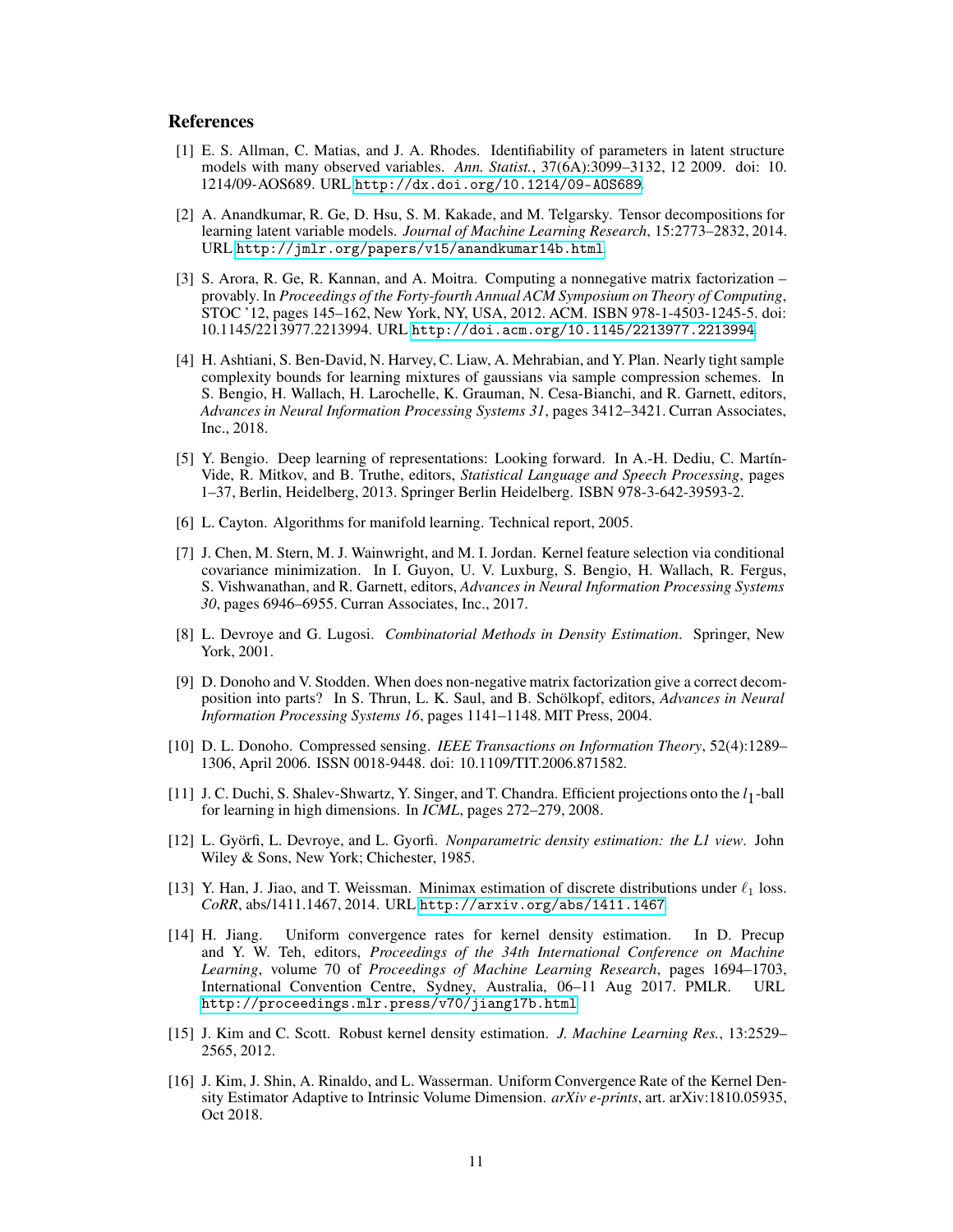- <span id="page-11-2"></span>[17] Y.-D. Kim and S. Choi. Nonnegative tucker decomposition. *2007 IEEE Conference on Computer Vision and Pattern Recognition*, pages 1–8, 2007.
- <span id="page-11-14"></span>[18] J. Kossaifi, Y. Panagakis, A. Anandkumar, and M. Pantic. TensorLy: Tensor Learning in Python. *arXiv e-prints*, art. arXiv:1610.09555, Oct 2016.
- <span id="page-11-3"></span>[19] H. Liu, M. Xu, H. Gu, A. Gupta, J. Lafferty, and L. Wasserman. Forest density estimation. *J. Mach. Learn. Res.*, 12:907–951, July 2011. ISSN 1532-4435. URL <http://dl.acm.org/citation.cfm?id=1953048.2021032>.
- <span id="page-11-4"></span>[20] Y. P. Mack and M. Rosenblatt. Multivariate k-nearest neighbor density estimates. *Journal of Multivariate Analysis*, 9(1):1–15, March 1979.
- <span id="page-11-9"></span>[21] S. Negahban and M. J. Wainwright. Estimation of (near) low-rank matrices with noise and high-dimensional scaling. *Ann. Statist.*, 39(2):1069–1097, 04 2011. doi: 10.1214/10-AOS850. URL <https://doi.org/10.1214/10-AOS850>.
- <span id="page-11-10"></span>[22] S. Negahban and M. J. Wainwright. Restricted strong convexity and weighted matrix completion: Optimal bounds with noise. *J. Mach. Learn. Res.*, 13:1665–1697, May 2012. ISSN 1532-4435. URL <http://dl.acm.org/citation.cfm?id=2188385.2343697>.
- <span id="page-11-15"></span>[23] F. Pedregosa, G. Varoquaux, A. Gramfort, V. Michel, B. Thirion, O. Grisel, M. Blondel, P. Prettenhofer, R. Weiss, V. Dubourg, J. Vanderplas, A. Passos, D. Cournapeau, M. Brucher, M. Perrot, and E. Duchesnay. Scikit-learn: Machine learning in Python. *Journal of Machine Learning Research*, 12:2825–2830, 2011.
- <span id="page-11-8"></span>[24] B. Recht, M. Fazel, and P. A. Parrilo. Guaranteed minimum-rank solutions of linear matrix equations via nuclear norm minimization. *SIAM Rev.*, 52(3):471–501, Aug. 2010. ISSN 0036- 1445. doi: 10.1137/070697835. URL <http://dx.doi.org/10.1137/070697835>.
- <span id="page-11-13"></span>[25] R. Reiss. *Approximate distributions of order statistics: with applications to nonparametric statistics*. Springer series in statistics. Springer, 1989. ISBN 9783540968511. URL <https://books.google.de/books?id=DxzvAAAAMAAJ>.
- <span id="page-11-12"></span>[26] A. Schein, M. Zhou, D. Blei, and H. Wallach. Bayesian poisson tucker decomposition for learning the structure of international relations. In M. F. Balcan and K. Q. Weinberger, editors, *Proceedings of The 33rd International Conference on Machine Learning*, volume 48 of *Proceedings of Machine Learning Research*, pages 2810–2819, New York, New York, USA, 20–22 Jun 2016. PMLR. URL <http://proceedings.mlr.press/v48/schein16.html>.
- <span id="page-11-7"></span>[27] E. F. Schuster. Incorporating support constraints into nonparametric estimators of densities. *Communications in Statistics - Theory and Methods*, 14(5):1123–1136, 1985. doi: 10.1080/ 03610928508828965. URL <https://doi.org/10.1080/03610928508828965>.
- <span id="page-11-1"></span>[28] A. Shashua and T. Hazan. Non-negative tensor factorization with applications to statistics and computer vision. In *Proceedings of the 22Nd International Conference on Machine Learning*, ICML '05, pages 792–799, New York, NY, USA, 2005. ACM. ISBN 1-59593-180-5. doi: 10.1145/1102351.1102451. URL <http://doi.acm.org/10.1145/1102351.1102451>.
- <span id="page-11-5"></span>[29] B. W. Silverman. *Density Estimation for Statistics and Data Analysis*. Chapman and Hall, London, 1986.
- <span id="page-11-0"></span>[30] L. Song, A. Smola, A. Gretton, J. Bedo, and K. Borgwardt. Feature selection via dependence maximization. *J. Mach. Learn. Res.*, 13(1):1393–1434, May 2012. ISSN 1532-4435. URL <http://dl.acm.org/citation.cfm?id=2503308.2343691>.
- <span id="page-11-11"></span>[31] L. Song, A. Anandkumar, B. Dai, and B. Xie. Nonparametric estimation of multi-view latent variable models. In *Proceedings of the 31th International Conference on Machine Learning, ICML 2014, Beijing, China, 21-26 June 2014*, pages 640–648, 2014. URL <http://jmlr.org/proceedings/papers/v32/songa14.html>.
- <span id="page-11-6"></span>[32] G. R. Terrell and D. W. Scott. Variable kernel density estimation. *Ann. Statist.*, 20(3):1236–1265, 09 1992. doi: 10.1214/aos/1176348768. URL <https://doi.org/10.1214/aos/1176348768>.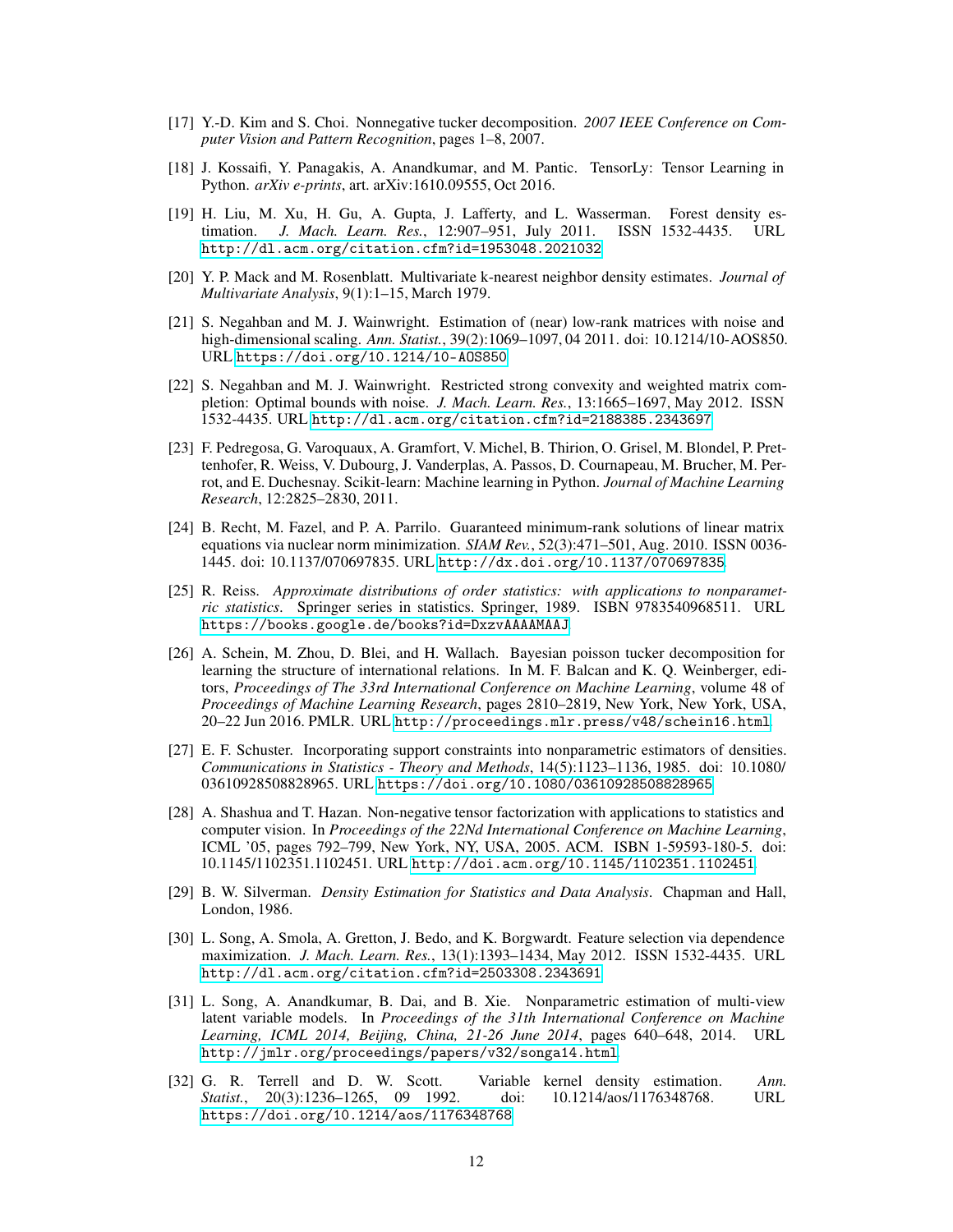- <span id="page-12-0"></span>[33] A. B. Tsybakov. *Introduction to Nonparametric Estimation*. Springer Publishing Company, Incorporated, 1st edition, 2008.
- <span id="page-12-1"></span>[34] R. Vandermeulen and C. Scott. Consistency of robust kernel density estimators. *COLT*, 30: 568–591, 2013.
- <span id="page-12-2"></span>[35] R. A. Vandermeulen and C. Scott. Robust kernel density estimation by scaling and projection in hilbert space. In Z. Ghahramani, M. Welling, C. Cortes, N. D. Lawrence, and K. Q. Weinberger, editors, *Advances in Neural Information Processing Systems 27*, pages 433–441. Curran Associates, Inc., 2014.

# A Proofs Omitted from Main Text

All norms are either the  $\ell^1, L^1,$  or total variation norm, which are equivalent with respect to our analysis and the proper norm will be clear from context.

*Proof of Lemma [2.1.](#page-4-0)* In Section 7.4 from [\[8\]](#page-10-4), the authors show that for any collection of measures  $\mu_1, \ldots, \mu_b$ , for all  $\varepsilon > 0$ , that

$$
N\left(\mathrm{Conv}\left(\left\{\mu_1,\ldots,\mu_b\right\}\right),\varepsilon\right)\leq \left(b+\frac{b}{\varepsilon}\right)^b.
$$

With the additional assumption that  $\varepsilon \leq 1$  we have that  $b + \frac{b}{\varepsilon} \leq \frac{b}{\varepsilon} + \frac{b}{\varepsilon} = \frac{2b}{\varepsilon}$  and thus

$$
N\left(\mathrm{Conv}\left(\{\mu_1,\ldots,\mu_b\}\right)\right)\leq \left(\frac{2b}{\varepsilon}\right)^b.
$$

If we let  $\mu_i = \mathbf{e}_i$ , the indicator vector at index i, then the lemma follows.

*Proof of Lemma [2.2.](#page-4-2)* From Lemma [2.1](#page-4-0) we know there exists a finite collection of probability vectors  $\tilde{P}$  such that  $\tilde{P}$  is an  $\varepsilon/d$ -covering of  $\Delta_b$  and  $\left|\tilde{P}\right|$  $\left( \frac{2bd}{\varepsilon} \right)^b$ . Note that the set  $\left\{ \widetilde{p}_1 \otimes \cdots \otimes \widetilde{p}_d : \widetilde{p}_i \in \widetilde{\mathcal{P}} \right\}$  contains at most  $\left( \left( \frac{2bd}{\varepsilon} \right)^b \right)^d = \left( \frac{2bd}{\varepsilon} \right)^{bd}$  elements. We will now show that this set is an  $\varepsilon$ -cover of  $\mathcal{T}_{d,b}^1$ . Let  $p_1 \otimes \cdots \otimes p_d \in \mathcal{T}_{d,b}^1$  be arbitrary. From our construction of  $\mathcal{P}$ there exist elements  $\widetilde{p}_1, \ldots, \widetilde{p}_d \in \widetilde{\mathcal{P}}$  such that  $||p_i - \widetilde{p}_i|| \leq \frac{\varepsilon}{d}$ .

We will now make use of Lemma 3.3.7 in [\[25\]](#page-11-13), which states that, for any collection of probability vectors  $q_1, \ldots, q_d$  and  $\tilde{q}_1, \ldots, \tilde{q}_d$ , the following holds

$$
\left\| \prod_{i=1}^d q_i - \prod_{j=1}^d \widetilde{q}_j \right\| \leq \sum_{i=1}^d \|q_i - \widetilde{q}_i\|.
$$

From this it follows that

$$
\left\| \prod_{i=1}^d p_i - \prod_{j=1}^d \widetilde{p}_j \right\| \le \sum_{i=1}^d \| p_i - \widetilde{p}_i \| \le d \frac{\varepsilon}{d} = \varepsilon
$$

thus completing our proof.

*Proof of Lemma* [2.3.](#page-4-1) Let  $\widetilde{\mathcal{P}}$  be the finite collection of probability measures with  $|\widetilde{\mathcal{P}}| = N(\mathcal{P}, \varepsilon)$ which  $\varepsilon$ -covers P. Similarly let  $W \subset \Delta_k$  with  $|W| = N(\Delta_k, \delta)$  such that W is a  $\delta$ -cover of  $\Delta_k$ . Consider the set

$$
\Omega = \left\{ \sum_{i=1}^k \widetilde{w}_i \widetilde{p}_i \middle| \widetilde{w} \in W, \widetilde{p}_i \in \widetilde{\mathcal{P}} \right\}.
$$

Note that this set contains at most  $N(\mathcal{P}, \varepsilon)^k N(\Delta_k, \delta)$  elements. We will now show that it  $(\delta + \varepsilon)$ covers k -mix (P), which completes the proof. Let  $\sum_{i=1}^{k} p_i w_i \in k$  -mix (P). We know there exists

 $\Box$ 

 $\Box$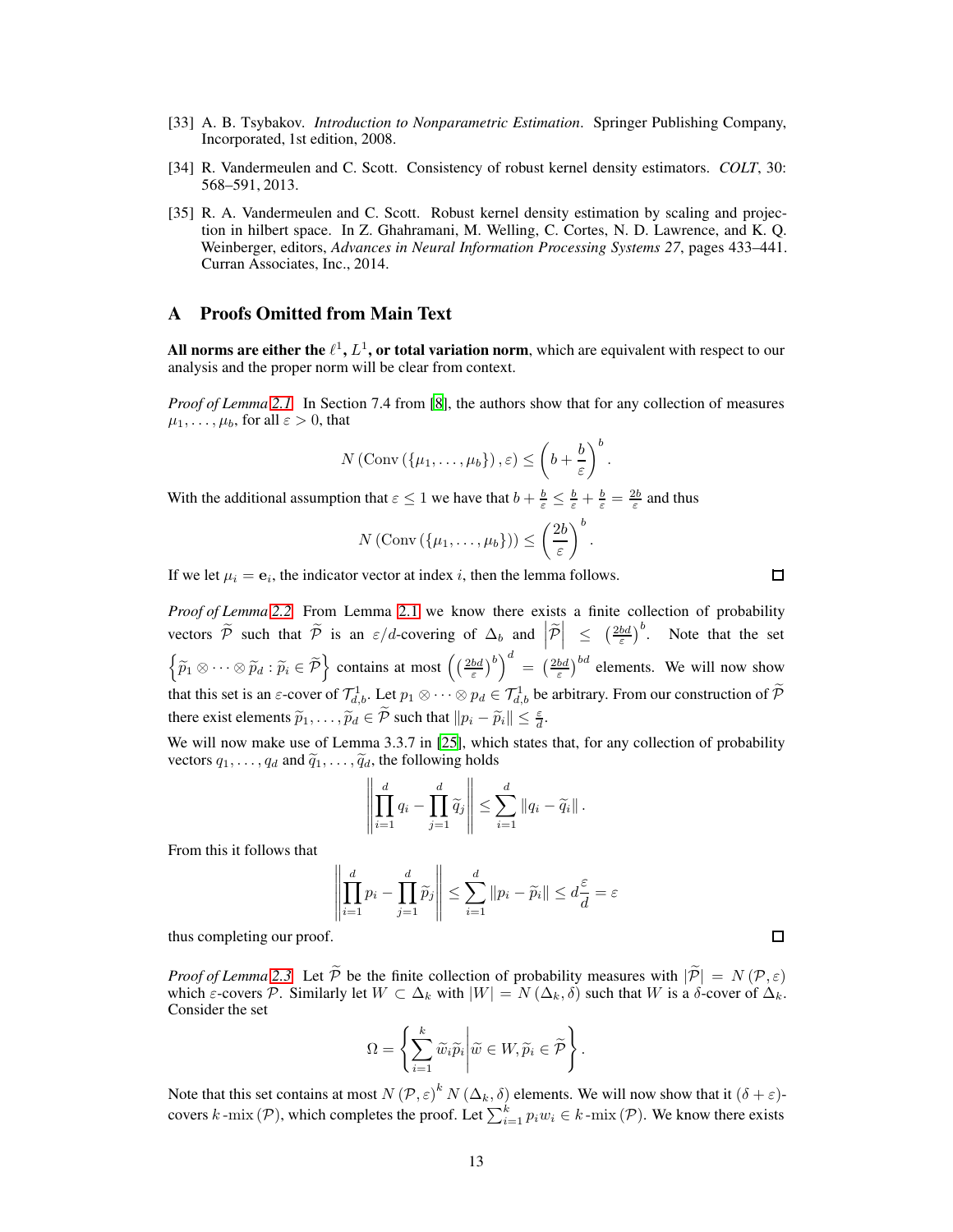elements  $\widetilde{p}_1, \ldots, \widetilde{p}_k \in \widetilde{\mathcal{P}}$  such that  $\|\widetilde{p}_i - p_i\| \leq \varepsilon$  and  $\widetilde{w} \in W$  such that  $\|w - \widetilde{w}\| \leq \delta$  and thus  $\sum_{i=1}^{k} \widetilde{p}_i \widetilde{w}_i \in \Omega$ . Now observe that

$$
\left\| \sum_{i=1}^{k} \widetilde{p}_{i} \widetilde{w}_{i} - \sum_{j=1}^{k} p_{j} w_{j} \right\| = \left\| \sum_{i=1}^{k} \widetilde{p}_{i} \widetilde{w}_{i} - \sum_{j=1}^{k} p_{j} \widetilde{w}_{j} + \sum_{l=1}^{k} p_{l} \widetilde{w}_{l} - \sum_{r=1}^{k} p_{r} w_{r} \right\|
$$
  
\n
$$
\leq \left\| \sum_{i=1}^{k} (\widetilde{p}_{i} - p_{i}) \widetilde{w}_{i} \right\| + \left\| \sum_{i=1}^{k} p_{i} (\widetilde{w}_{i} - w_{i}) \right\|
$$
  
\n
$$
\leq \sum_{i=1}^{k} \widetilde{w}_{i} \left\| \widetilde{p}_{i} - p_{i} \right\| + \sum_{i=1}^{k} |\widetilde{w}_{i} - w_{i}|
$$
  
\n
$$
\leq \sum_{i=1}^{k} \widetilde{w}_{i} \varepsilon + \left\| \widetilde{w} - w \right\|
$$
  
\n
$$
\leq \varepsilon + \delta.
$$

*Proof of Lemma* [2.4.](#page-4-3) Note that  $\mathcal{T}_{d,b}^k = k$  -mix  $(\mathcal{T}_{d,b}^1)$ . Applying Lemma [2.3](#page-4-1) followed by Lemmas [2.1](#page-4-0) and [2.2](#page-4-2) we have that

$$
N\left(\mathcal{T}_{d,b}^k, \varepsilon\right) \le N\left(\mathcal{T}_{d,b}^1, \varepsilon/2\right)^k N\left(\Delta_k, \varepsilon/2\right) \le \left(\frac{4bd}{\varepsilon}\right)^{bdk} \left(\frac{4k}{\varepsilon}\right)^k.
$$

*Proof of Lemma [2.5.](#page-5-4)* Fix k, d, b and  $0 < \varepsilon \le 1$ . We are going to construct an  $\varepsilon$ -cover of  $\mathcal{T}_{d,b}^k$ . From Lemma [2.1](#page-4-0) we know that there exists a set  $\mathcal{B} \subset \Delta_b$  which  $\left(\frac{\varepsilon}{2d}\right)$ -covers of  $\Delta_b$  and contains no more than  $\left(\frac{4bd}{\varepsilon}\right)^b$  elements. Let P be the collection of all  $d \times k$  arrays whose entries are elements from B.<br>So we have that

$$
|\mathcal{P}| = |\mathcal{B}|^{dk} \le \left(\frac{4bd}{\varepsilon}\right)^{bdk}.
$$

From Lemma [2.1](#page-4-0) there exists W which is an  $\varepsilon/2$ -cover of  $\mathcal{T}_{d,k}$  and contains no more than  $\left(4k^d/\varepsilon\right)^{\left(k^d\right)}$  elements. Now let

$$
\mathcal{L}_{d,b}^k = \left\{ \sum_{S \in [k]^d} \widetilde{W}_S \prod_{i=1}^d \widetilde{p}_{i,S_i} \middle| \widetilde{W} \in \mathcal{W}, \widetilde{p} \in \mathcal{P} \right\}.
$$

Note that

$$
\left|\mathcal{L}_{d,b}^{k}\right| \leq |\mathcal{W}||\mathcal{P}| \leq \left(\frac{4k^d}{\varepsilon}\right)^{k^d} \left(\frac{4bd}{\varepsilon}\right)^{bdk}.
$$

We will now show that  $\mathcal{L}_{d,b}^k$  is an  $\varepsilon$ -cover of  $\widetilde{\mathcal{T}}_{d,b}^k$ . To this end let  $\sum_{S \in [k]^d} W_S \prod_{i=1}^d p_{i,S_i} \in \widetilde{\mathcal{T}}_{d,b}^k$  be arbitrary, where  $W \in \mathcal{T}_{d,k}$  and  $p_{i,j} \in \Delta_b$ . From our construction of W, there exists  $W \in \mathcal{W}$  such that  $\left\|W - \widetilde{W}\right\| \leq \varepsilon/2$ . There also exists  $\widetilde{p} \in \mathcal{P}$  such that  $\|\widetilde{p}_{i,j} - p_{i,j}\| \leq \varepsilon/2$  for all  $i, j$ . Therefore we have that

$$
\sum_{S \in [k]^d} \widetilde{W}_S \prod_{i=1}^d \widetilde{p}_{i,S_i} \in \mathcal{L}_{d,b}^k.
$$

 $\Box$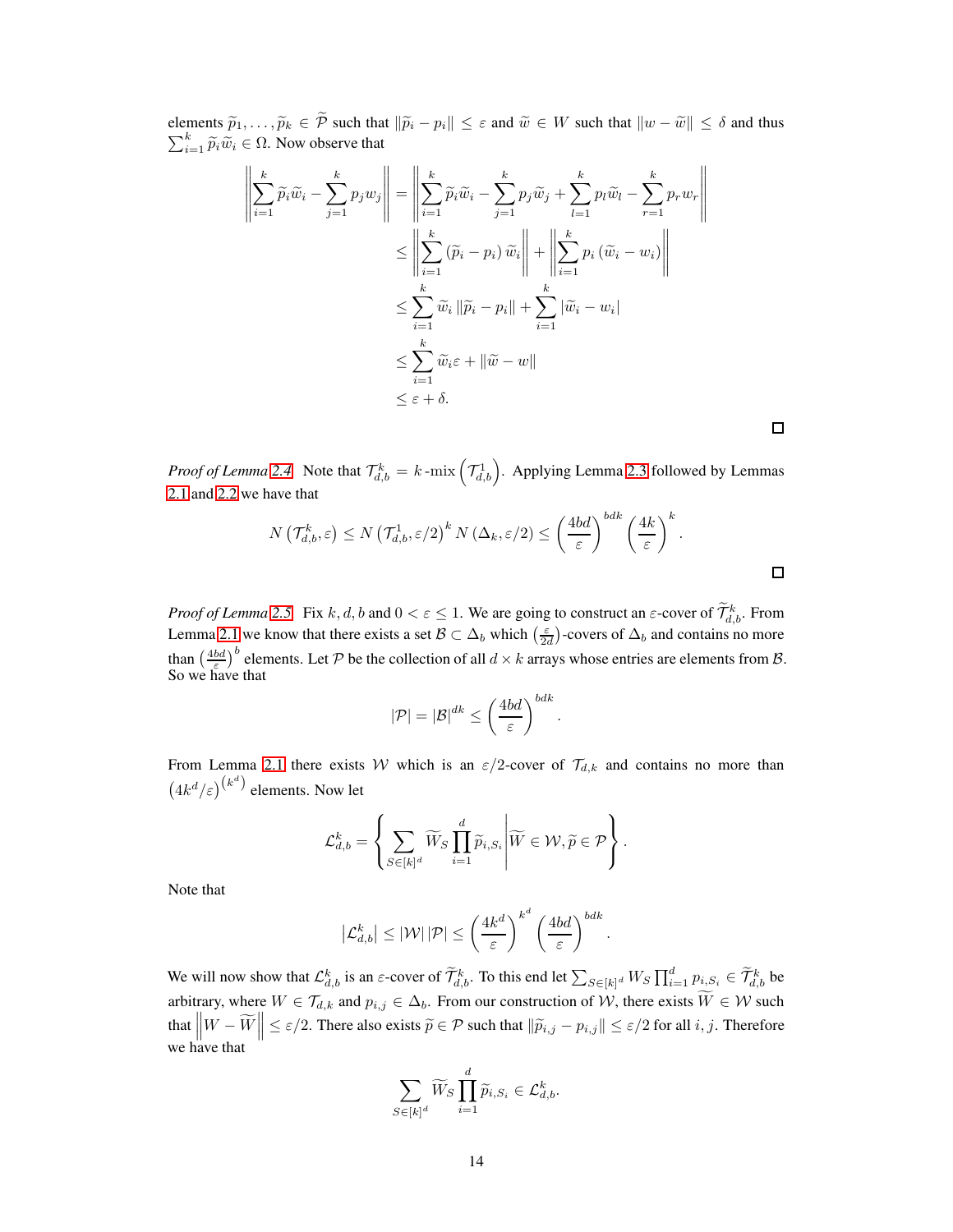So finally

$$
\left\| \sum_{S \in [k]^d} W_S \prod_{i=1}^d p_{i, S_i} - \sum_{R \in [k]^d} \widetilde{W}_R \prod_{j=1}^d \widetilde{p}_{j, R_j} \right\|
$$
\n
$$
\leq \left\| \sum_{S \in [k]^d} W_S \prod_{i=1}^d p_{i, S_i} - \sum_{R \in [k]^d} W_R \prod_{j=1}^d \widetilde{p}_{j, R_j} \right\| + \left\| \sum_{S \in [k]^d} W_S \prod_{i=1}^d \widetilde{p}_{i, S_i} - \sum_{R \in [k]^d} \widetilde{W}_R \prod_{j=1}^d \widetilde{p}_{j, R_j} \right\|
$$
\n
$$
\leq \sum_{S \in [k]^d} W_S \left\| \prod_{i=1}^d p_{i, S_i} - \prod_{j=1}^d \widetilde{p}_{j, S_j} \right\| + \sum_{R \in [k]^d} |W_R - \widetilde{W}_R| \left\| \prod_{j=1}^d \widetilde{p}_{j, R_j} \right\|
$$
\n
$$
\leq \sum_{S \in [k]^d} W_S \varepsilon + \left\| W - \widetilde{W} \right\|
$$
\n
$$
\leq \varepsilon/2 + \varepsilon/2 = \varepsilon.
$$

*Proof of Theorem [2.1.](#page-6-0)* We will be applying the estimator from Lemma [2.7](#page-5-0) to a series of δ-covers of  $\mathcal{H}_{d,b}^k$ . We begin by constructing a series of  $\delta$ -covers whose cardinality doesn't grow too quickly. Corollary [2.1](#page-5-3) states that, for all  $0 < \delta \leq 1$ , that  $N\left(\mathcal{H}^k_{d,b}, \delta\right) \leq \left(\frac{4bd}{\delta}\right)^{bdk} \left(\frac{4k}{\delta}\right)^k$ . For sufficiently *large b* and *k* and *sufficiently small* δ, the following holds

$$
\log\left(\left(\frac{4bd}{\delta}\right)^{bdk}\left(\frac{4k}{\delta}\right)^k\right) = bdk\log\left(\frac{4bd}{\delta}\right) + k\log\left(\frac{4k}{\delta}\right)
$$

$$
= bdk\left[\log\left(b\right) + \log\left(\frac{4d}{\delta}\right)\right] + k\left[\log\left(k\right) + \log\left(\frac{4}{\delta}\right)\right]
$$

$$
\leq bdk\left[\log\left(b\right) + \log\left(b\right)\log\left(\frac{4d}{\delta}\right)\right] + dk\left[\log\left(k\right) + \log\left(k\right)\log\left(\frac{4d}{\delta}\right)\right]
$$

$$
= (bk\log\left(b\right) + k\log\left(k\right))d\left(1 + \log\left(\frac{4d}{\delta}\right)\right). \tag{11}
$$

Using the argument from the proof of Lemma [2.7](#page-5-0) we have that, because  $n/(bk \log(b) + k \log(k)) \rightarrow$  $\infty$  there exists a sequence of positive values  $C = C(n)$  such that  $C \to \infty$  and  $n >$  $C [bk \log(b) + k \log(k)]$ . If we let  $\delta = \frac{4d}{\exp(\frac{C}{d}-1)}$  we have that  $\delta \to 0$  and

<span id="page-14-0"></span>
$$
(bk \log(b) + k \log(k)) d\left(1 + \log\left(\frac{4d}{\delta}\right)\right) \leq n.
$$

Because of this we can construct collections of densities  $\tilde{\mathcal{P}}_n \subset \mathcal{H}_{d,b}^k$  such that  $\tilde{\mathcal{P}}_n$  is a  $\delta$ -covering of  $\mathcal{H}_{d,b}^k$  with  $\left| \widetilde{\mathcal{P}} \right.$  $\big| \to \infty, n/\log \Big| \widetilde{\mathcal{P}}_n$  $\Big| \to \infty$  and  $\delta \to 0$ . Let  $V_n$  be the estimator from Lemma [2.7](#page-5-0) applied to the sequence  $\widetilde{\mathcal{P}}_n$ .

Let  $\varepsilon > 0$  be arbitrary. Due to the way that we have constructed the sequence  $\widetilde{\mathcal{P}}_n$ , for sufficiently large *n*, we have that  $3 \sup_{q \in \mathcal{H}_{d,b}^k} \min_{\widetilde{q} \in \widetilde{\mathcal{P}}_n} ||q - \widetilde{q}|| \leq \varepsilon/2$ . It therefore follows that, for sufficiently large *n*, the following holds for all  $p \in \mathcal{D}_d$ 

$$
3 \min_{q \in \mathcal{H}_{d,b}^k} \|p - q\| + \varepsilon \ge 3 \min_{q \in \mathcal{H}_{d,b}^k} \|p - q\| + 3 \sup_{q \in \mathcal{H}_b^k} \min_{\tilde{q} \in \tilde{\mathcal{P}}_n} \|q - \tilde{q}\| + \varepsilon/2
$$
  

$$
\ge 3 \min_{q \in \mathcal{H}_{d,b}^k} \left[ \|p - q\| + \min_{\tilde{q} \in \tilde{\mathcal{P}}_n} \|q - \tilde{q}\| \right] + \varepsilon/2
$$
  

$$
= 3 \min_{q \in \mathcal{H}_{d,b}^k} \min_{\tilde{q} \in \tilde{\mathcal{P}}_n} \|p - q\| + \|q - \tilde{q}\| + \varepsilon/2
$$
  

$$
\ge 3 \min_{\tilde{q} \in \tilde{\mathcal{P}}_n} \|p - \tilde{q}\| + \varepsilon/2.
$$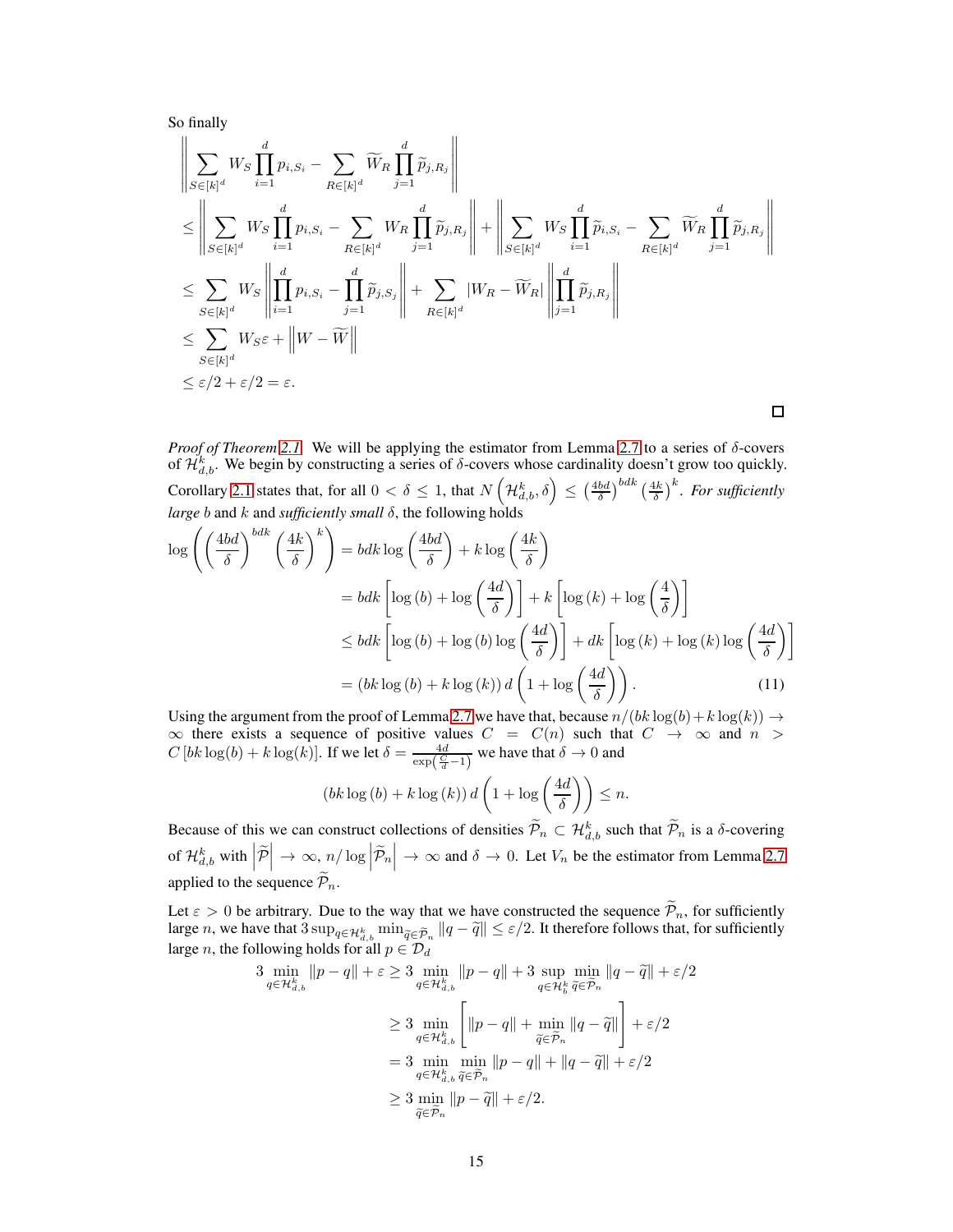From this we have that, for sufficiently large  $n$ 

$$
\sup_{p \in \mathcal{D}_d} P\left( \|V_i - p\| > 3 \min_{q \in \mathcal{H}_{d,b}^k} \|p - q\| + \varepsilon \right) \le \sup_{p \in \mathcal{D}_d} P\left( \|V_i - p\| > 3 \min_{\widetilde{q} \in \widetilde{\mathcal{P}}_n} \|p - \widetilde{q}\| + \varepsilon/2 \right)
$$

 $\Box$ 

and the right side goes to zero due to Lemma [2.7,](#page-5-0) thus completing the proof.

*Proof of Theorem [2.2.](#page-6-1)* This proof is very similar to the proof of Theorem [2.1.](#page-6-0) We will be applying the estimator from Lemma [2.7](#page-5-0) to a series of  $\delta$ -covers of  $\tilde{\mathcal{H}}_{d,b}^k$ . We begin by constructing a series of δ-covers whose cardinality doesn't grow too quickly. Corollary [2.2](#page-5-5) states that, for all  $0 < δ \le 1$ , that  $N\left(\widetilde{\mathcal{H}}_{d,b}^k, \delta\right) \leq \left(\frac{4bd}{\delta}\right)^{bdk} \left(\frac{4k^d}{\delta}\right)$ δ  $\setminus^{k^d}$ . *For sufficiently large* b and k and *sufficiently small* δ, the following holds

$$
\log \left( \left( \frac{4bd}{\delta} \right)^{bdk} \left( \frac{4k^d}{\delta} \right)^{k^d} \right) = bdk \log \left( \frac{4bd}{\delta} \right) + k^d \log \left( \frac{4k^d}{\delta} \right)
$$
  
\n
$$
\leq d \left( bk \log \left( \frac{4bd}{\delta} \right) + k^d \log \left( \frac{4k^d}{\delta} \right) \right)
$$
  
\n
$$
= d \left( bk \left( \log(b) + \log \left( \frac{4d}{\delta} \right) \right) + k^d \left( \log \left( k^d \right) + \log \left( \frac{4}{\delta} \right) \right) \right)
$$
  
\n
$$
\leq d \left( bk \left( \log(b) + \log \left( \frac{4d}{\delta} \right) \right) + k^d \left( \log \left( k^d \right) + \log \left( \frac{4d}{\delta} \right) \right) \right)
$$
  
\n
$$
= \left( bk \log(b) + k^d \log \left( k^d \right) \right) d \left( 1 + \log \left( \frac{4d}{\delta} \right) \right).
$$

Note that replacing  $bk \log(b) + k \log(k)$  with  $bk \log(b) + k^d \log(k^d)$  in the last line is exactly [\(11\)](#page-14-0) in our proof of Theorem [2.1](#page-6-0) . From here we can proceed exactly as in the proof of Theorem [2.1](#page-6-0) by replacing  $\mathcal{H}_{d,b}^k$  with  $\widetilde{\mathcal{H}}_{d,b}^k$  and  $bk\log(b) + k\log(k)$  with  $bk\log(b) + k^d\log(k^d)$ .  $\Box$ 

*Proof of Lemma* [2.8.](#page-6-2) Let  $\varepsilon > 0$ . Theorem 5 in Chapter 2 of [\[12\]](#page-10-0) states that, for any  $p \in \mathcal{D}_d$ , that  $\min_{h \in \mathcal{H}_{d,b}} \|p - h\| \to 0$  as  $b \to \infty$ , i.e. the bias of a histogram estimator goes to zero as the number of bins per dimension goes to infinity. Thus there exists a sufficiently large  $B$  such that there exists a histogram  $h \in \mathcal{H}_{d,B}$  which is a good approximation of  $p$ ,  $\|p - h\| < \varepsilon/2$ . In this proof we we will argue that once  $k \geq B^d$  and b is sufficiently large, we can find an element of  $\mathcal{H}_{d,k}^k$  where the multi-view components can approximate the  $k$  bins of  $h$ .

We have that

$$
h = \sum_{A \in [B]^{d}} w_A \prod_{i=1}^{d} h_{d,B,A_i}.
$$

From the same theorem there exists  $a_0$  such that, for all  $a \ge a_0$ , for all i, there exists  $\widetilde{h}_{1,a,i} \in \mathcal{H}_{1,a}$ such that  $||h_{1,B,i} - \widetilde{h}_{1,a,i}|| < \varepsilon/(2d)$  for all  $i \in [B]$ . For any multi-index  $A \in [B]^d$ , we define

$$
\widetilde{h}_{d,a,A} = \prod_{j=1}^d \widetilde{h}_{1,a,A_j}.
$$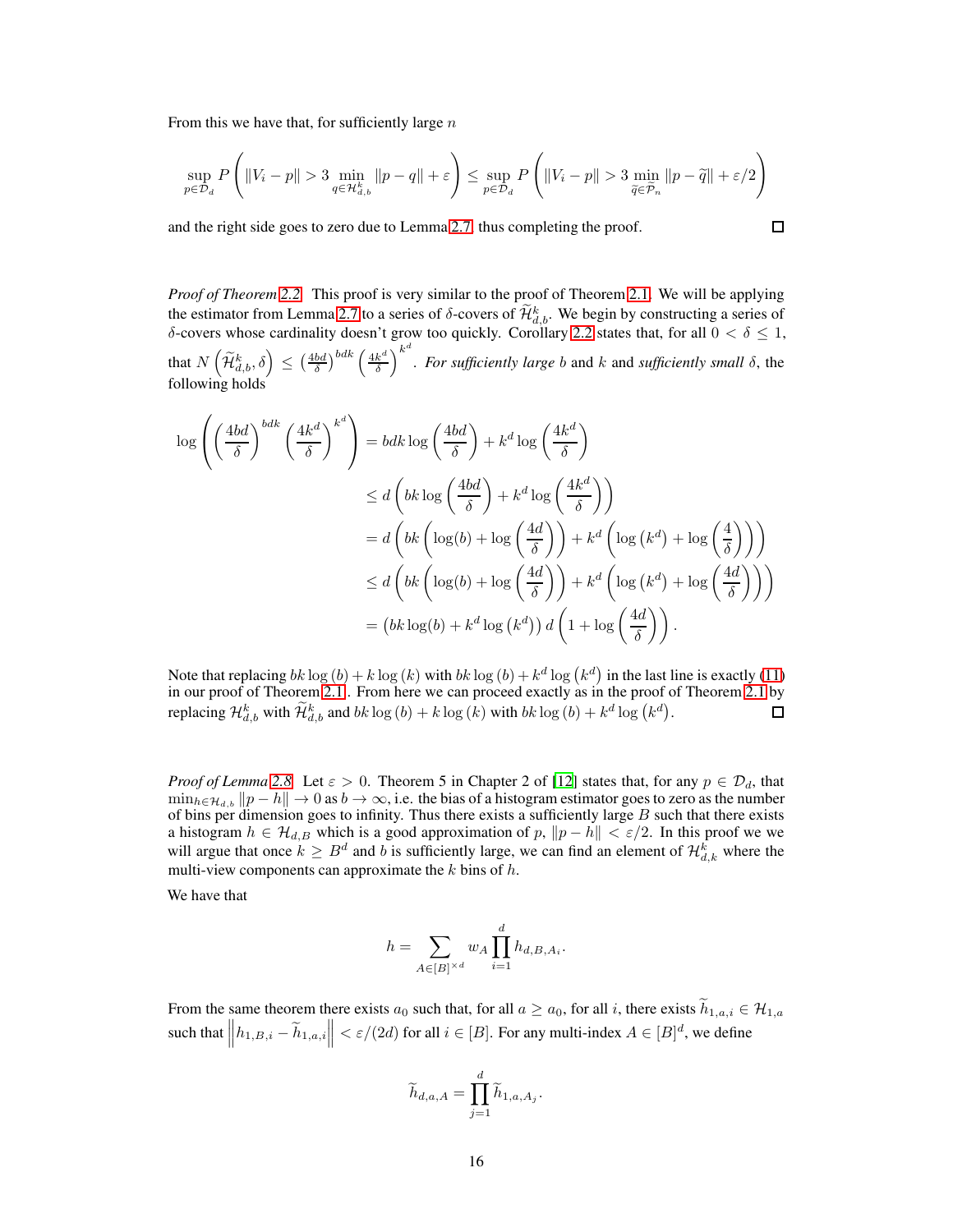Now we have that, for all  $a \ge a_0$  and  $A \in [B]^d$ ,

$$
\left\|h_{d,B,A} - \widetilde{h}_{d,a,A}\right\| = \left\|\prod_{i=1}^d h_{1,B,A_i} - \prod_{j=1}^d \widetilde{h}_{1,a,A_j}\right\|
$$
  

$$
\leq \sum_{i=1}^d \left\|h_{1,B,A_i} - \widetilde{h}_{1,a,A_i}\right\|
$$
  

$$
\leq d \frac{\varepsilon}{2d}
$$
  

$$
= \varepsilon/2,
$$
 (12)

where we use the previously mentioned product measure inequality for [\(12\)](#page-16-0). As soon as  $k \geq B^d$ and  $a \ge a_0$  the set  $\mathcal{H}_{d,a}^k$  contains the element,

<span id="page-16-0"></span>
$$
\widetilde{h}\triangleq\sum_{A\in[B]^{\times d}}w_A\widetilde{h}_{d,a,A}.
$$

Now we have that, for all  $a \ge a_0$ .

$$
||h - \widetilde{h}|| = \left\| \sum_{A \in [B]^{\times d}} w_A h_{d,B,A} - \sum_{Q \in [B]^{\times d}} w_Q \widetilde{h}_{d,a,Q} \right\|
$$
  

$$
\leq \sum_{A \in [B]^{\times d}} w_A ||h_{d,B,A} - \widetilde{h}_{d,a,A}||
$$
  

$$
\leq \varepsilon/2.
$$

From the triangle inequality we have that

$$
\left\| p - \widetilde{h} \right\| \le \| p - h \| + \left\| h - \widetilde{h} \right\| \le \varepsilon.
$$

So we have that, for sufficiently large  $b$  and  $k$ 

$$
\min_{q\in \mathcal{H}^k_{d,b}}\|p-q\|\leq \varepsilon
$$

which completes our proof.

*Proof of Lemma* [2.9.](#page-7-3) We will show that  $\mathcal{H}_{d,b}^k \subset \mathcal{H}_{d,b}^k$  and the theorem clearly follows due to Lemma [2.8.](#page-6-2) Any element of  $\mathcal{H}_{d,b}^k$  will have the following representation

$$
\sum_{i=1}^{k} w_i \prod_{j=1}^{d} f_{i,j} : w \in \Delta_k, f_{i,j} \in \mathcal{H}_{1,b}.
$$
 (13)

<span id="page-16-1"></span> $\Box$ 

 $\Box$ 

\

Letting  $W \in \mathcal{T}_{d,k}$  with  $W_{i,\dots,i} = w_i$  for all i and the rest of the entries of W be zero and letting  $\widetilde{f}_{j,i} = f_{i,j}$  for all  $i, j$  we have that

$$
\sum_{S \in [k]^d} W_S \prod_{j=1}^d \widetilde{f}_{j,S_j} = \sum_{i=1}^k W_{i,...,i} \prod_{j=1}^d \widetilde{f}_{j,i}
$$

$$
= \sum_{i=1}^k w_i \prod_{j=1}^d f_{i,j}
$$

so we have that [\(13\)](#page-16-1) is an element of  $\mathcal{H}_{d,b}^k$  and we are done.

 $\overline{1}$ 

*Proof of Theorem* [2.3.](#page-7-4) We will proceed by contradiction. Suppose  $V_n$  is an estimator violating the theorem statement, i.e. there exist sequences  $b \to \infty$  and  $k \to \infty$  with  $n/(bk) \to 0$  and  $b \ge k$  such that, for all  $\varepsilon > 0$ ,

$$
\sup_{p \in \mathcal{D}_d} P\left( \|V_n - p\| > 3 \min_{q \in \mathcal{H}_{d,b}^k} \|p - q\| + \varepsilon \right) \to 0.
$$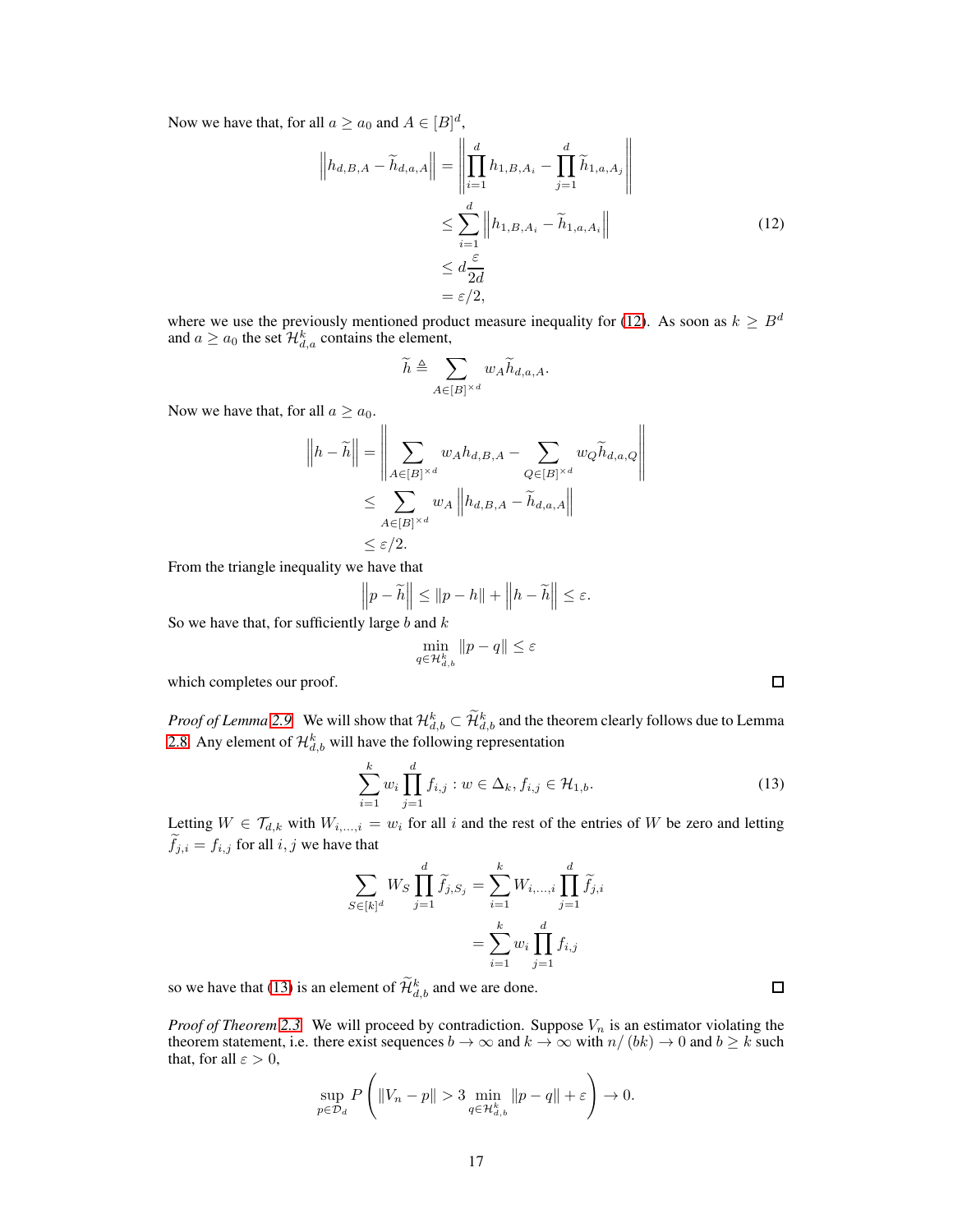Let  $(p_n)_{n=1}^{\infty}$  be a sequence of probability vectors  $p_n \in \Delta_{b(n)\times k(n)}$  which represent distributions over  $[b(n)] \times [k(n)]$ . Let  $\mathcal{X}_n \triangleq (X_{n,1}, \ldots, X_{n,n})$  with  $X_{n,1}, \ldots, X_{n,n} \stackrel{iid}{\sim} p_n$ .

We will now construct a series of estimators for  $p_n$  using  $V_n$ . Let  $\widetilde{\mathcal{X}}_n = \left(\widetilde{X}_{n,1}, \ldots, \widetilde{X}_{n,n}\right)$  which are independent random variables with  $X_{n,i} \sim h_{d,b,(X_{n,i},1,...,1)}$ . For this proof we will assume  $d > 2$  but the proof can be simplified in a straightforward manner to the  $d = 2$  case by ignoring the indices and modes beyond the second. Note that that  $X_{n,i}$  contains two indices. Now we have the following for the densities of  $X_{n,i}$ 

$$
p_{\tilde{X}_{n,i}} = \sum_{(j,\ell) \in [b] \times [k]} p_{\tilde{X}_{n,i}|X_{n,i} = (j,\ell)} P(X_{n,i} = (j,\ell))
$$
  
\n
$$
= \sum_{(j,\ell) \in [b] \times [k]} h_{d,b,(j,\ell,1,...,1)} p_n(j,\ell)
$$
  
\n
$$
= \sum_{\ell \in [k]} \sum_{j \in [b]} h_{d,b,(j,\ell,1,...,1)} p_n(j,\ell)
$$
  
\n
$$
= \sum_{\ell \in [k]} \sum_{j \in [b]} p_n(j,\ell) h_{1,b,j} \otimes h_{1,b,\ell} \otimes \prod_{a \in [d-2]} h_{1,b,1}
$$
  
\n
$$
= \sum_{\ell \in [k]} \left( \sum_{j \in [b]} p_n(j,\ell) h_{1,b,j} \right) \otimes h_{1,b,\ell} \otimes \prod_{a \in [d-2]} h_{1,b,1}
$$
  
\n
$$
= \sum_{\ell \in [k]} \left( \sum_{q \in [b]} p_n(q,\ell) \right) \left( \sum_{j \in [b]} \frac{p_n(j,\ell)}{\sum_{q \in [b]} p_n(q,\ell)} h_{1,b,j} \right) \otimes h_{1,b,\ell} \otimes \prod_{a \in [d-2]} h_{1,b,1}.
$$
 (15)

This last line is in the form of [\(5\)](#page-3-0) in the main text and is thus an element of  $\mathcal{H}_{d,b}^k$ . To see this we will show the correspondence between the terms in  $(15)$  from here and the terms in  $(5)$  in the main text:

<span id="page-17-2"></span><span id="page-17-0"></span>
$$
w_{\ell} := \left(\sum_{q \in [b]} p_n(q, \ell)\right)
$$
  

$$
f_{\ell,1} := \left(\sum_{j \in [b]} \frac{p_n(j, \ell)}{\sum_{q \in [b]} p_n(q, \ell)} h_{1,b,j}\right)
$$
  

$$
f_{\ell,2} := h_{1,b,\ell}
$$
  

$$
f_{i,j} := h_{1,b,1}, \forall j > 2, \forall i.
$$

Let  $V_n$  estimate  $\widetilde{P}_n \triangleq p_{\widetilde{X}_{n,i}}$  so  $\widetilde{X}_{n,1}, \ldots, \widetilde{X}_{n,n} \stackrel{iid}{\sim} \widetilde{P}_n$ . We will use  $V_n$  to construct an estimator  $v_n$ for  $p_n$ .

Because  $\widetilde{P}_n \in \mathcal{H}_{d,b}^k$   $\overset{?}{\sim}$  for all  $n$  we have that  $\left\| V_n - \widetilde{P}_n \right\|$  $\Rightarrow D$  and thus  $\left\| U_{d,b}^{-1}(V_n) - U_{d,b}^{-1}(\widetilde{P}_n) \right\|$  $\stackrel{p}{\rightarrow} 0.$ Note that  $\left[ U_{d,b}^{-1}(\widetilde{P}_n) \right]$  $j_{i,\ell,A} = p_n(j,\ell)$  when  $A = (1,\ldots,1)$  and zero otherwise (see [\(14\)](#page-17-2)). We define the linear operator  $B_n : \mathcal{T}_{d,b} \to \Delta_{b \times k}$  as

$$
[B_n(T)]_{j,\ell}\triangleq\sum_{A\in[b]^{\times d-2}}T_{j,\ell,A}
$$

i.e. the linear operator which sums out all modes except for the first two. We have that  $B_n(U_{d,b}^{-1}(\widetilde{P}_n)) = p_n$ . Now let  $v_n = B_n(U_{d,b}^{-1}(V_n))$  be the estimator for  $p_n$ . Now we have that

$$
||v_n - p_n|| = ||B_n(U_{d,b}^{-1}(\widetilde{P}_n)) - B_n(U_{d,b}^{-1}(V_n))|| = ||B_n(U_{d,b}^{-1}(\widetilde{P}_n - V_n))||.
$$

<span id="page-17-1"></span><sup>&</sup>lt;sup>2</sup>We will use this portion of the proof again for our proof of Theorem [2.4](#page-7-5)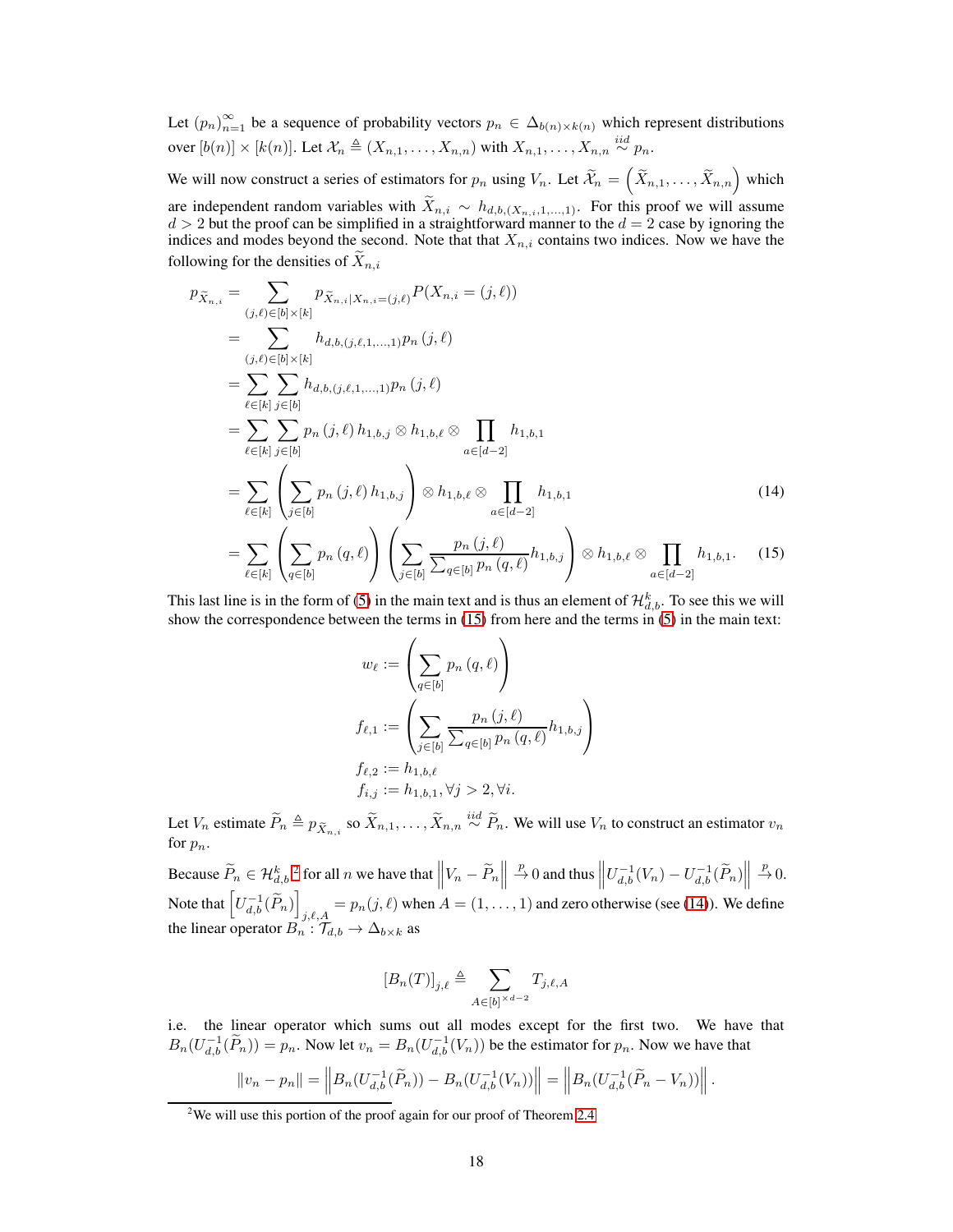We have that  $B_n$  is a nonexpansive operator due to the triangle inequality,

$$
||B_n(T)|| = \sum_{j,l} \left| \sum_{A \in [b]^{\times d-2}} T_{j,\ell,A} \right| \leq \sum_{j,l} \sum_{A \in [b]^{\times d-2}} |T_{j,\ell,A}| = ||T||,
$$

so the operator norm of  $B_n$  is less than or equal to one. We also know that  $U_{d,b}^{-1}$  an isometry and  $\left\| \widetilde{P}_n - V_n \right\|$  $p^p\to 0$ , so it follows that  $||v_n - p_n|| \stackrel{p}{\to} 0$  for any sequence of  $p_n \in \Delta_{[b(n)] \times [k(n)]}$ . We will now use following theorem from [\[13\]](#page-10-14) to show that no such estimator  $v_n$  can exist.

**Theorem A.1** ([\[13\]](#page-10-14) Theorem 2.). *For any*  $\zeta \in (0, 1]$ *, we have* 

$$
\inf_{\hat{p}} \sup_{p \in \Delta_a} \mathbb{E}_p \|\hat{p} - p\| \ge \frac{1}{8} \sqrt{\frac{ea}{(1+\zeta)n}} \mathbb{1} \left( \frac{(1+\zeta)n}{a} > \frac{e}{16} \right)
$$
  
+ 
$$
\exp\left(-\frac{2(1+\zeta)n}{a}\right) \mathbb{1} \left( \frac{(1+\zeta)n}{a} \le \frac{e}{16} \right) - \exp\left(-\frac{\zeta^2 n}{24}\right) - 12 \exp\left(-\frac{\zeta^2 a}{32(\log a)^2}\right)
$$

*where the infimum is over all estimators.*

Our estimator is equivalent to estimating a categorical distribution with  $a = bk$  categories. Letting  $\zeta = 1$ ,  $bk \to \infty$ , and  $n \to \infty$ , with  $n/(bk) \to 0$ , we get that for sufficiently large n

$$
\inf_{\hat{p}} \sup_{p \in \Delta_{bk}} \mathbb{E}_p \left\| \hat{p} - p \right\| \ge \exp\left( -\frac{4n}{bk} \right) - \exp\left( -\frac{n}{24} \right) - 12 \exp\left( -\frac{bk}{32 \left( \log bk \right)^2} \right)
$$

whose right hand side converges to 1. From this we get that

$$
\liminf_{n \to \infty} \sup_{p_n \in \Delta_{bk}} \mathbb{E}_{p_n} ||v_n - p_n|| > \frac{1}{2}
$$

which contradicts  $||v_n - p_n|| \stackrel{p}{\to} 0$  for arbitrary sequences  $p_n$ .

*Proof of Thoerem* [2.4.](#page-7-5) We will proceed by contradiction. Suppose  $V_n$  is an estimator violating the theorem statement, i.e. there exist sequences  $b \to \infty$  and  $k \to \infty$  with  $n/(bk + k^d) \to 0$  and  $b \geq k$ such that, for all  $\varepsilon > 0$ ,

$$
\sup_{p\in\mathcal{D}_d}P\left(\|V_n-p\|>3\min_{q\in\widetilde{\mathcal{H}}^k_{d,b}}\|p-q\|+\varepsilon\right)\to 0.
$$

Since  $n/(bk + k^d) \to 0$  we have that  $(bk + k^d)/n \to \infty$  so there is a subsequence  $n_i$  such that  $b(n_i)k(n_i)/n_i \to \infty$  or  $k(n_i)^d/n_i \to \infty$ , or equivalently  $n_i/(b(n_i)k(n_i)) \to 0$  or  $n_i/k(n_i)^d \to 0$ . We will show that both cases lead to a contradiction. We will let b and k be functions of  $n_i$  now implictly when defining limits.

**Case**  $n_i/(bk) \to 0$ : We proceed similarly to the proof of Theorem [2.3.](#page-7-4) Let  $(p_n)_{n=1}^{\infty}$ ,  $\widetilde{P}_n$ , and  $\mathcal{X}_n$ be defined as in the proof of Theorem [2.3.](#page-7-4) Note that  $\mathcal{H}_{d,b}^k \subset \mathcal{H}_{d,b}^k$  (see proof of Lemma [2.9\)](#page-7-3) and thus  $\tilde{P}_n \in \mathcal{H}_{d,b}^k$ . We can proceed exactly as in our proof of Theorem [2.3](#page-7-4) at footnote [2,](#page-17-1) by simply replacing  $\mathcal{H}_{d,b}^k$  with  $\widetilde{\mathcal{H}}_{d,b}^k$  and n with  $n_i$  which finishes this case.

**Case**  $n_i/k^d \to 0$ : Let  $(p_n)_{n=1}^{\infty}$  be a sequence of elements in  $\mathcal{T}_{d,k}$  which represents distributions over  $[k]^d$ . Let  $\mathcal{X}_n \triangleq (X_{n,1}, \ldots, X_{n,n})$  with  $X_{n,1}, \ldots, X_{n,n} \stackrel{iid}{\sim} p_n$ . Let  $\widetilde{\mathcal{X}}_n = \left(\widetilde{X}_{n,1}, \ldots, \widetilde{X}_{n,n}\right)$  which are independent random variables with  $\widetilde{X}_{n,i} \sim h_{d,b,X_{n,i}}$ . Let  $\widetilde{P}_n$  be the density for  $\widetilde{X}_{n,i}$ . Note that  $k \leq b$ . So we have that

$$
\widetilde{P}_n = \sum_{S \in [k]^d} p_{\widetilde{X}_{n,i}|X_{n,i}=S} P(X_{n,i}=S)
$$

$$
= \sum_{S \in [k]^d} h_{d,b,S} p_n(S)
$$

$$
= \sum_{S \in [k]^d} p_n(S) \prod_{i=1}^d h_{1,b,S_i}
$$

 $\Box$